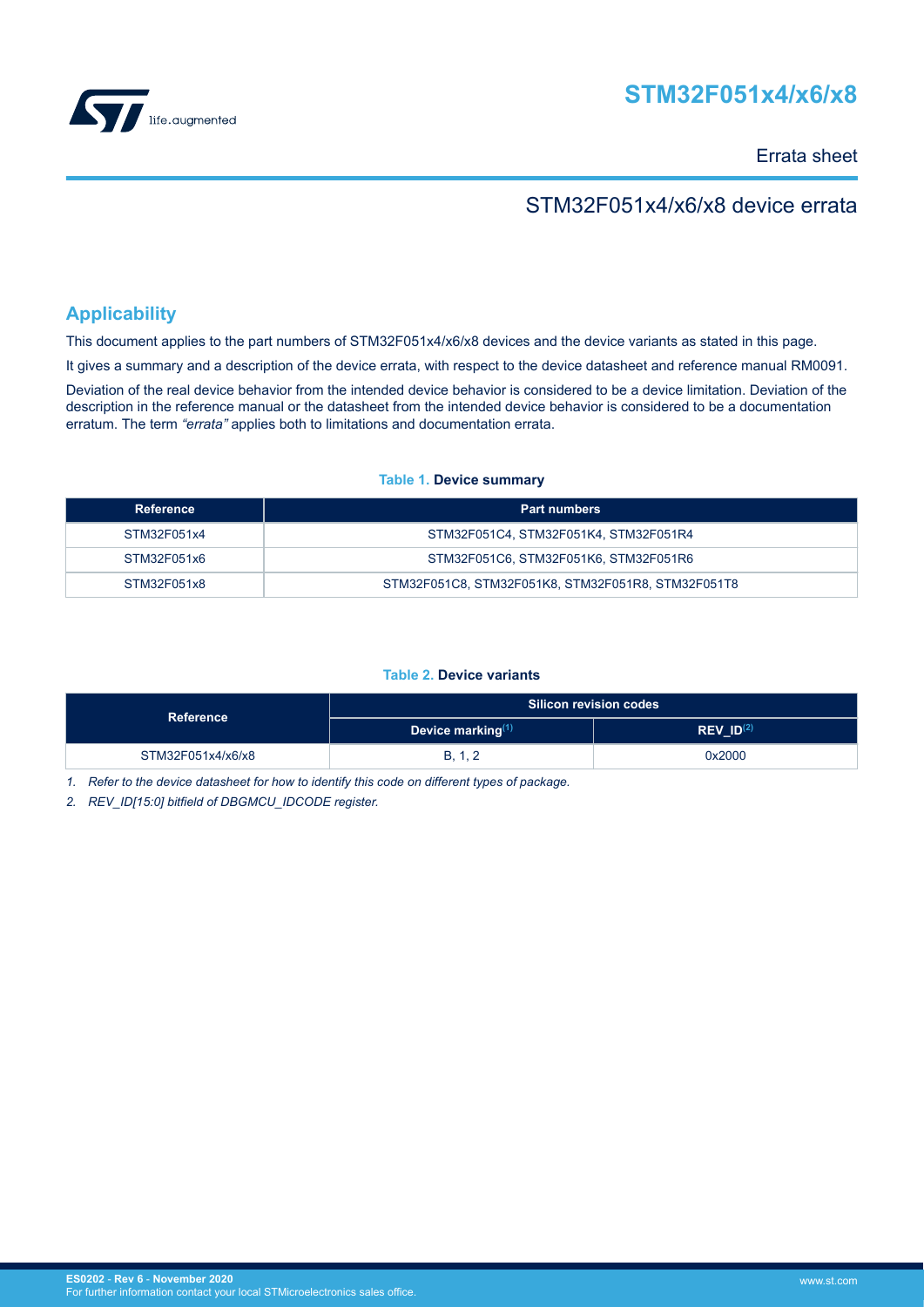## <span id="page-1-0"></span>**1 Summary of device errata**

The following table gives a quick reference to the STM32F051x4/x6/x8 device limitations and their status:

- A = limitation present, workaround available
- N = limitation present, no workaround available
- P = limitation present, partial workaround available

*"-"* = limitation absent

Applicability of a workaround may depend on specific conditions of target application. Adoption of a workaround may cause restrictions to target application. Workaround for a limitation is deemed partial if it only reduces the rate of occurrence and/or consequences of the limitation, or if it is fully effective for only a subset of instances on the device or in only a subset of operating modes, of the function concerned.

|                     |                |                                                                                                                                                       | <b>Status</b>   |
|---------------------|----------------|-------------------------------------------------------------------------------------------------------------------------------------------------------|-----------------|
| <b>Function</b>     | <b>Section</b> | <b>Limitation</b>                                                                                                                                     | Rev.<br>B, 1, 2 |
| <b>System</b>       | 2.2.1          | Wakeup sequence from Standby mode when using more than one wakeup<br>source                                                                           | A               |
|                     | 2.2.2          | <b>RDP Level 1 issue</b>                                                                                                                              | P               |
| <b>GPIO</b>         | 2.3.1          | Extra consumption on GPIOs PC0 to PC5 on 32/36/48-pin devices                                                                                         | A               |
|                     | 2.3.2          | GPIOx locking mechanism not working properly for GPIOx OTYPER register                                                                                | P               |
| <b>DMA</b>          | 2.4.1          | DMA disable failure and error flag omission upon simultaneous transfer error<br>and global flag clear                                                 | A               |
|                     | 2.5.1          | ADCAL bit is not cleared when successive calibrations are performed and<br>system clock frequency is considerably higher than the ADC clock frequency | A               |
| <b>ADC</b>          | 2.5.2          | Overrun flag is not set if EOC reset coincides with new conversion end                                                                                | P               |
|                     | 2.5.3          | ADEN bit cannot be set immediately after the ADC calibration                                                                                          | A               |
|                     | 2.6.1          | DMA request not automatically cleared by clearing DMAEN                                                                                               | A               |
| <b>DAC</b>          | 2.6.2          | DMA underrun flag not set when an internal trigger is detected on the clock<br>cycle of the DMA request acknowledge                                   | N               |
| <b>COMP</b>         | 2.7.1          | Long VREFINT scaler startup time after power on                                                                                                       | N               |
|                     | 2.9.1          | PWM re-enabled in automatic output enable mode despite of system break                                                                                | P               |
| <b>TIM</b>          | 2.9.3          | Consecutive compare event missed in specific conditions                                                                                               | N               |
|                     | 2.9.4          | Output compare clear not working with external counter reset                                                                                          | P               |
|                     | 2.10.1         | RVU flag not reset in Stop                                                                                                                            | A               |
|                     | 2.10.2         | PVU flag not reset in Stop                                                                                                                            | A               |
| <b>IWDG</b>         | 2.10.3         | WVU flag not reset in Stop                                                                                                                            | A               |
|                     | 2.10.4         | RVU flag not cleared at low APB clock frequency                                                                                                       | A               |
|                     | 2.10.5         | PVU flag not cleared at low APB clock frequency                                                                                                       | A               |
|                     | 2.10.6         | WVU flag not cleared at low APB clock frequency                                                                                                       | A               |
|                     | 2.11.1         | Spurious tamper detection when disabling the tamper channel                                                                                           | P               |
|                     | 2.11.2         | RTC calendar registers are not locked properly                                                                                                        | A               |
| <b>RTC and TAMP</b> | 2.11.3         | RTC interrupt can be masked by another RTC interrupt                                                                                                  | A               |
|                     | 2.11.4         | Calendar initialization may fail in case of consecutive INIT mode entry                                                                               | A               |
|                     | 2.11.5         | Alarm flag may be repeatedly set when the core is stopped in debug                                                                                    | N               |

### **Table 3. Summary of device limitations**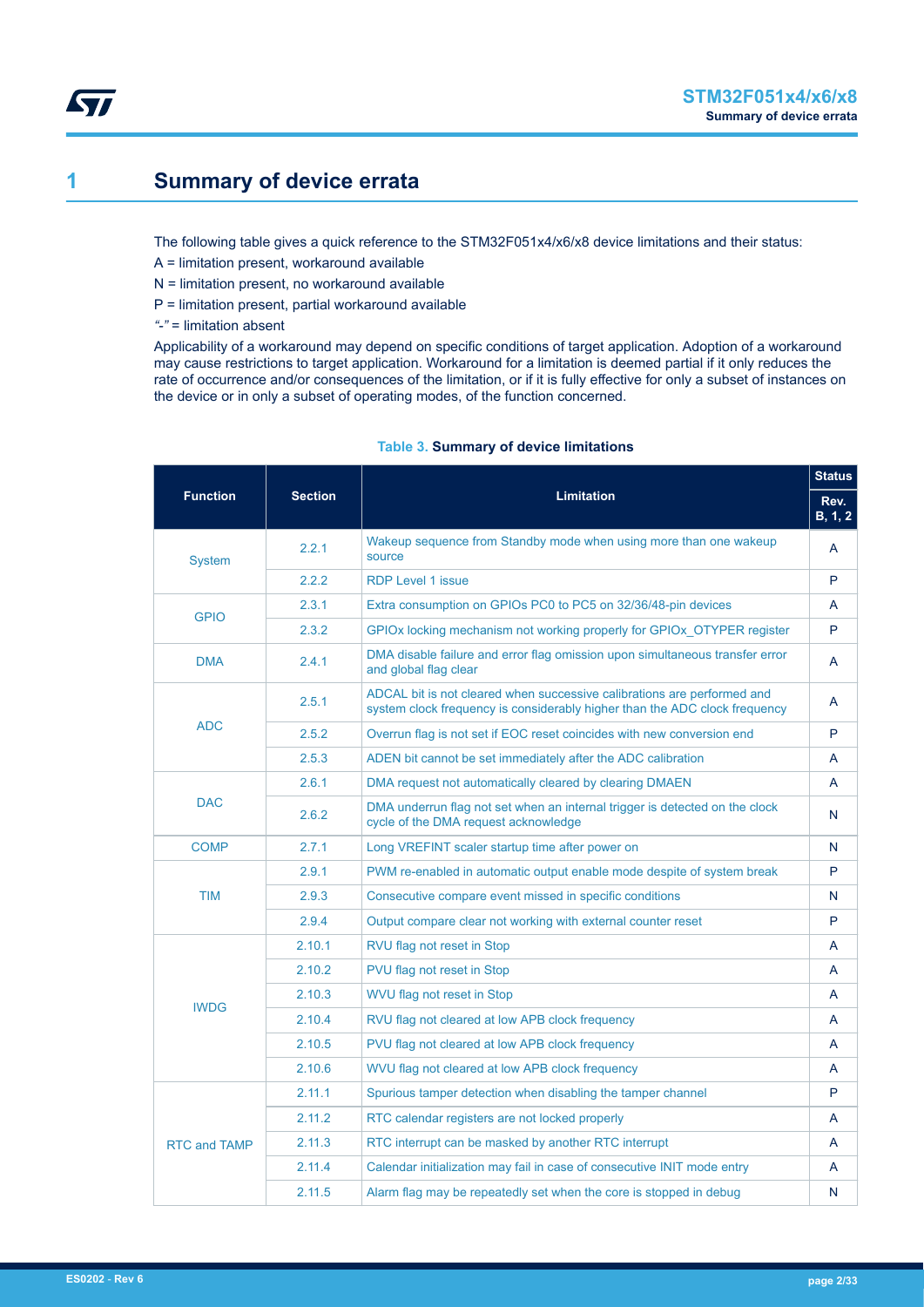# **STM32F051x4/x6/x8**

|                     |                |                                                                                                                      | <b>Status</b>           |
|---------------------|----------------|----------------------------------------------------------------------------------------------------------------------|-------------------------|
| <b>Function</b>     | <b>Section</b> | <b>Limitation</b>                                                                                                    | Rev.<br><b>B</b> , 1, 2 |
| <b>RTC and TAMP</b> | 2.11.6         | A tamper event preceding the tamper detect enable not detected                                                       | A                       |
|                     | 2.12.1         | 10-bit slave mode: wrong direction bit value upon Read header receipt                                                | A                       |
|                     | 2.12.2         | 10-bit combined with 7-bit slave mode: ADDCODE may indicate wrong slave<br>address detection                         | N                       |
|                     | 2.12.3         | Wakeup frames may not wake up the MCU when Stop mode entry follows I2C<br>enabling                                   | A                       |
|                     | 2.12.4         | Wakeup frame may not wake up the MCU from Stop mode if tHD; STA is close<br>to I2C kernel clock startup time         | P                       |
| 12C                 | 2.12.5         | 10-bit master mode: new transfer cannot be launched if first part of the address<br>is not acknowledged by the slave | A                       |
|                     | 2.12.7         | Wrong data sampling when data setup time (tSU;DAT) is shorter than one I2C<br>kernel clock period                    | P                       |
|                     | 2.12.8         | Spurious bus error detection in master mode                                                                          | A                       |
|                     | 2.12.9         | Last-received byte loss in reload mode                                                                               | P                       |
|                     | 2.12.10        | Spurious master transfer upon own slave address match                                                                | P                       |
|                     | 2.12.11        | OVR flag not set in underrun condition                                                                               | N                       |
|                     | 2.12.12        | Transmission stalled after first byte transfer                                                                       | A                       |
|                     | 2.13.1         | Consistency not checked in mode 1 of automatic baud rate detection                                                   | N                       |
|                     | 2.13.2         | Framing error (FE) flag low upon automatic baud rate detection error                                                 | A                       |
|                     | 2.13.3         | Communication parameters reprogramming after ATR in Smartcard mode when<br>SCLK is used to clock the card            | A                       |
| <b>USART</b>        | 2.13.4         | Last byte written in TDR might not be transmitted if TE is cleared just after<br>writing in TDR                      | A                       |
|                     | 2.13.5         | Non-compliant sampling for NACK signal from smartcard                                                                | N                       |
|                     | 2.13.6         | Break request preventing TC flag from being set                                                                      | A                       |
|                     | 2.13.7         | RTS is active while $RE = 0$ or $UE = 0$                                                                             | A                       |
|                     | 2.13.8         | Anticipated end-of-transmission signaling in SPI slave mode                                                          | A                       |
|                     | 2.13.9         | Data corruption due to noisy receive line                                                                            | N                       |
|                     | 2.14.1         | BSY bit may stay high when SPI is disabled                                                                           | A                       |
|                     | 2.14.2         | BSY bit may stay high at the end of data transfer in slave mode                                                      | A                       |
|                     | 2.14.3         | Corrupted last bit of data and/or CRC, received in master mode with delayed<br><b>SCK feedback</b>                   | A                       |
| <b>SPI</b>          | 2.14.4         | SPI CRC corruption upon DMA transaction completion by another peripheral                                             | P                       |
|                     | 2.14.5         | In I2S slave mode, enabling I2S while WS is active causes desynchronization                                          | A                       |
|                     | 2.14.6         | Packing mode limitation at reception                                                                                 | P                       |
|                     | 2.14.8         | Data flow corruption in master receiver TI half-duplex mode                                                          | P                       |
|                     | 2.15.1         | Transmission blocked when transmitted start bit is corrupted                                                         | P                       |
| <b>CEC</b>          | 2.15.2         | Missed CEC messages in normal receiving mode                                                                         | A                       |

The following table gives a quick reference to the documentation errata.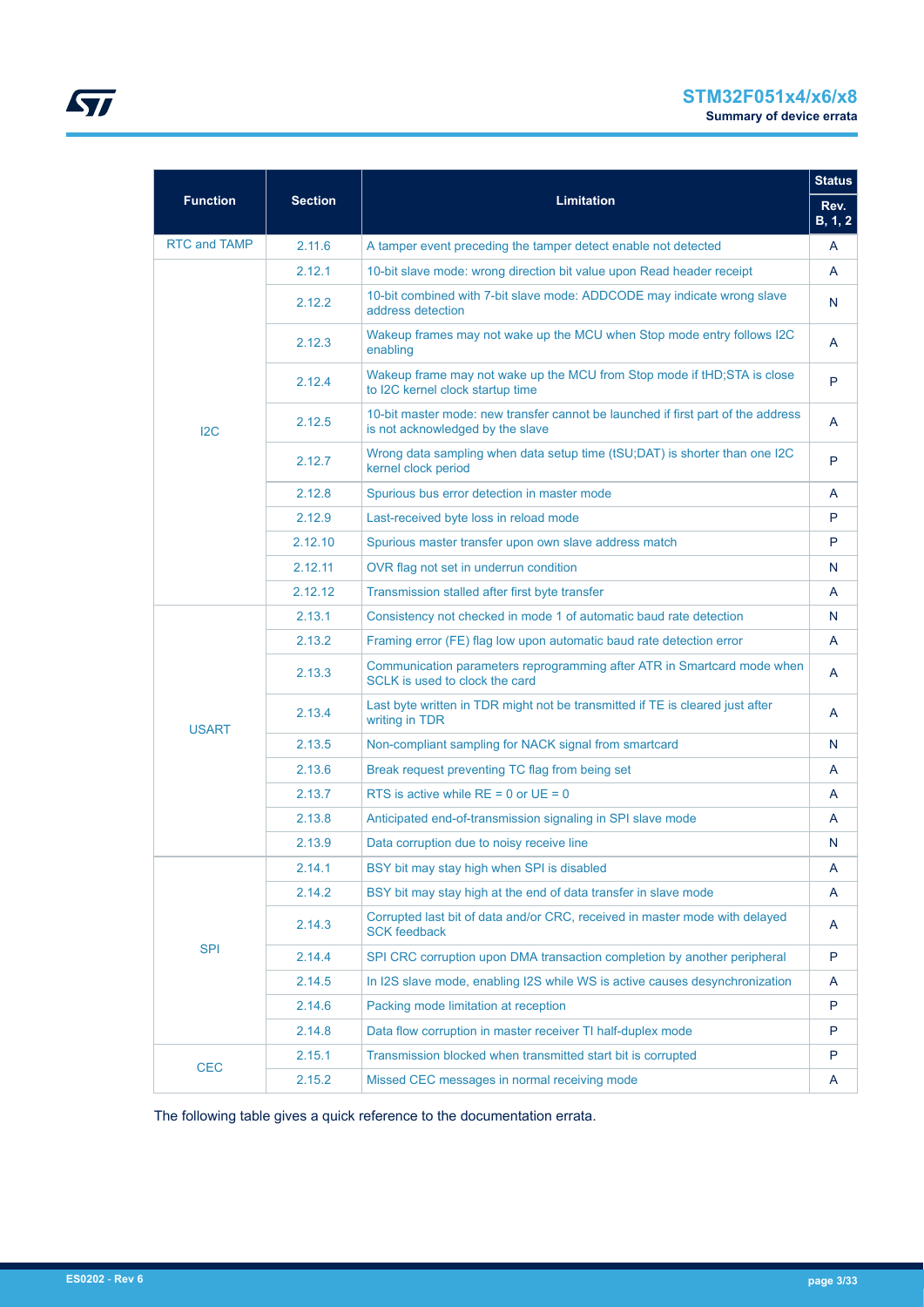| <b>Function</b> | <b>Section</b>                                                                      | <b>Documentation erratum</b>                                            |
|-----------------|-------------------------------------------------------------------------------------|-------------------------------------------------------------------------|
| <b>DMA</b>      | Byte and half-word accesses not supported<br>2.4.2                                  |                                                                         |
| <b>TSC</b>      | Inhibited acquisition in short transfer phase configuration<br>2.8.1                |                                                                         |
| TIM             | 2.9.2<br>TRGO and TRGO2 trigger output failure                                      |                                                                         |
| 12C             | Wrong behavior in Stop mode when wakeup from Stop mode is disabled in I2C<br>2.12.6 |                                                                         |
| <b>SPI</b>      | 2147                                                                                | CRC error in SPI slave mode if internal NSS changes before CRC transfer |

### **Table 4. Summary of device documentation errata**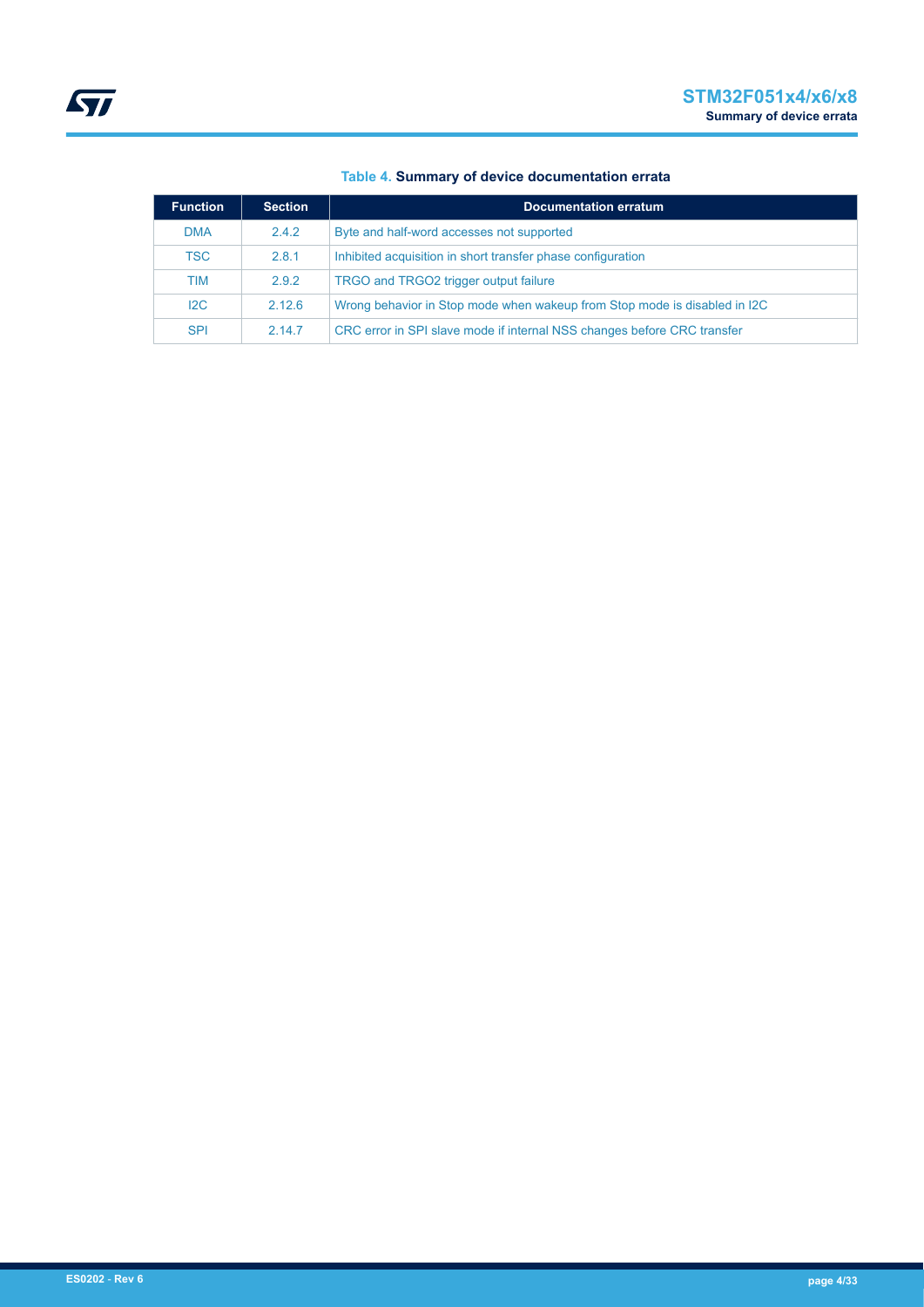<span id="page-4-0"></span>

## **2 Description of device errata**

The following sections describe limitations of the applicable devices with  $\text{Arm}^{\textcircled{}}$  core and provide workarounds if available. They are grouped by device functions.

*Note: Arm is a registered trademark of Arm Limited (or its subsidiaries) in the US and/or elsewhere.*

arm

## **2.1 Core**

Reference manual and errata notice for the Arm® Cortex®-M0 core revision r0p0 is available from http:// infocenter.arm.com.

### **2.2 System**

### **2.2.1 Wakeup sequence from Standby mode when using more than one wakeup source**

#### **Description**

The various wakeup sources are logically OR-ed in front of the rising-edge detector that generates the wakeup flag (WUF). The WUF needs to be cleared prior to Standby mode entry, otherwise the MCU wakes up immediately.

If one of the configured wakeup sources is kept high during the clearing of the WUF (by setting the CWUF bit), it may mask further wakeup events on the input of the edge detector. As a consequence, the MCU might not be able to wake up from Standby mode.

#### **Workaround**

Apply the following sequence before entering Standby mode:

- 1. Disable all used wakeup sources
- 2. Clear all related wakeup flags
- 3. Re-enable all used wakeup sources
- 4. Enter Standby mode

*Note: Be aware that, when applying this workaround, if one of the wakeup sources is still kept high, the MCU enters Standby mode but then it wakes up immediately, generating a power reset.*

#### **2.2.2 RDP Level 1 issue**

#### **Description**

When the RDP Level 1 protection is set, there exists a logic issue that compromises protection of the Flash memory against debugger access. When the debugger is connected to the device, the first transaction with the Flash memory after a power on reset/power up is granted because of a race condition existing between this debugger access and the protection mechanism of the Flash memory. As a result, the debugger may access one data in the Flash memory after power up.

#### **Workaround**

For customers concerned by the confidentiality of their firmware, it is recommended to use the RDP Level 2 protection.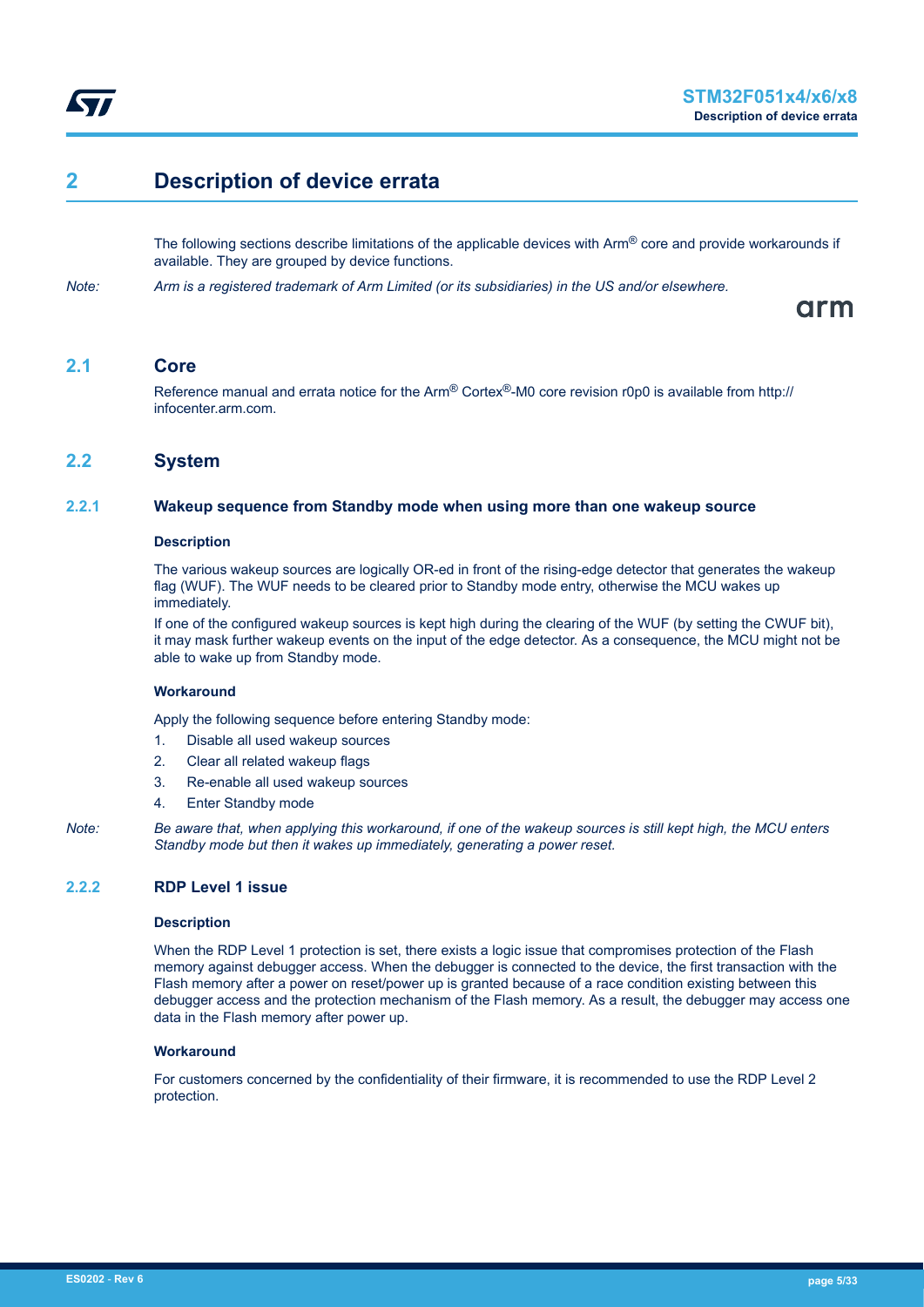## <span id="page-5-0"></span>**2.3 GPIO**

### **2.3.1 Extra consumption on GPIOs PC0 to PC5 on 32/36/48-pin devices**

#### **Description**

For lower pin count devices, some GPIOs are not available on the package. The hardware forces them to safe configuration.

In this situation, the software reconfiguration of PC0 to PC5 to analog mode opens a path between  $V_{DDA}$  and V<sub>DDIO</sub>. Additional current consumption in the range of tens of μA can be observed if V<sub>DDA</sub> is higher than V<sub>DDIO</sub>.

#### **Workaround**

Do not reconfigure PC0 to PC5 GPIOs to analog mode on 32/36/48-pin devices.

### **2.3.2 GPIOx locking mechanism not working properly for GPIOx\_OTYPER register**

#### **Description**

Locking GPIOx OTYPER[i] with i = 15 to 8 unduly depends on GPIOx LCKR[i-8] instead on GPIOx LCKR[i]. GPIOx\_CCKR[i-8] locks both GPIOx\_OTYPER[i] and GPIOx\_OTYPER[i-8]. It is not possible to lock GPIOx\_OTYPER[i] with i = 15...8 without also locking GPIOx\_OTYPER[i-8].

#### **Workaround**

The only way to lock GPIOx\_OTYPER[i] with i=15 to 8 is to also lock GPIOx\_OTYPER[i-8].

### **2.4 DMA**

#### **2.4.1 DMA disable failure and error flag omission upon simultaneous transfer error and global flag clear**

#### **Description**

Upon a data transfer error in a DMA channel x, both the specific TEIFx and the global GIFx flags are raised and the channel x is normally automatically disabled. However, if in the same clock cycle the software clears the GIFx flag (by setting the CGIFx bit of the DMA\_IFCR register), the automatic channel disable fails and the TEIFx flag is not raised.

This issue does not occur with ST's HAL software that does not use and clear the GIFx flag when the channel is active.

#### **Workaround**

Do not clear GIFx flags when the channel is active. Instead, use HTIFx, TCIFx, and TEIFx specific event flags and their corresponding clear bits.

#### **2.4.2 Byte and half-word accesses not supported**

#### **Description**

Some reference manual revisions may wrongly state that the DMA registers are byte- and half-word-accessible. Instead, the DMA registers must always be accessed through aligned 32-bit words. Byte or half-word write accesses cause an erroneous behavior.

ST's low-level driver and HAL software only use aligned 32-bit accesses to the DMA registers.

This is a description inaccuracy issue rather than a product limitation.

### **Workaround**

No application workaround is required.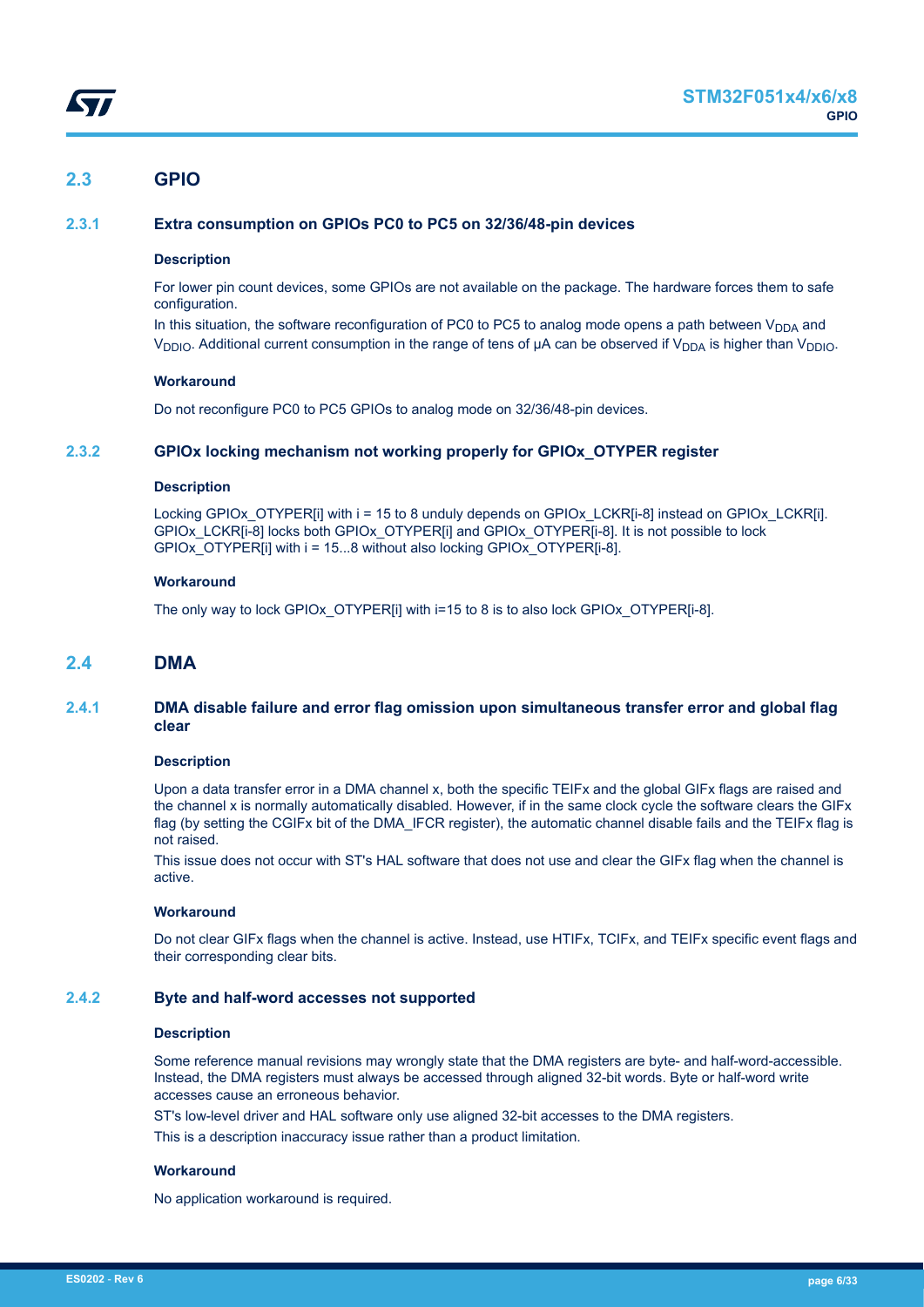## <span id="page-6-0"></span>**2.5 ADC**

### **2.5.1 ADCAL bit is not cleared when successive calibrations are performed and system clock frequency is considerably higher than the ADC clock frequency**

#### **Description**

The ADC calibration is launched by setting ADCAL bit of ADC\_CR register. It can only be initiated when the ADC is disabled (ADEN cleared in ADC\_CR register). ADCAL bit stays at 1 during the whole calibration sequence and is cleared by hardware as soon the calibration completes.

However, when at least two calibrations are performed in a row and the system clock frequency is considerably higher than the ADC clock, the ADCAL bit is set again after being cleared by hardware when the first calibration phase ends. The ADCAL bit remains set, waiting for the calibration to complete and hence for a hardware clear that never occurs since the ADC clock is stopped.

#### **Workaround**

Avoid performing successive calibrations.

### **2.5.2 Overrun flag is not set if EOC reset coincides with new conversion end**

#### **Description**

If the EOC flag is cleared by an ADC\_DR register read operation or by software during the same APB cycle in which the data from a new conversion are written in the ADC\_DR register, the overrun event duly occurs (which results in the loss of either current or new data) but the overrun flag (OVR) may stay low.

#### **Workaround**

Clear the EOC flag, by performing an ADC\_DR read operation or by software within less than one ADC conversion cycle period from the last conversion cycle end, in order to avoid the coincidence with the end of the new conversion cycle.

#### **2.5.3 ADEN bit cannot be set immediately after the ADC calibration**

#### **Description**

At the end of the ADC calibration, an internal reset of ADEN bit occurs four ADC clock cycles after the ADCAL bit is cleared by hardware. As a consequence, if the ADEN bit is set within those four ADC clock cycles, it is reset shortly after by the calibration logic and the ADC remains disabled.

#### **Workaround**

Apply one of the following measures:

- When the ADC calibration is complete (ADCAL = 0), keep setting the ADEN bit until the ADRDY flag goes high.
- After the ADCAL is cleared, wait for a minimum of four ADC clock cycles before enabling the ADC  $(ADEN = 1)$ .
- Always perform the ADC calibration with ADC clock frequency = APB frequency / 2.

## **2.6 DAC**

### **2.6.1 DMA request not automatically cleared by clearing DMAEN**

#### **Description**

Upon an attempt to stop a DMA-to-DAC transfer, the DMA request is not automatically cleared by clearing the DAC channel bit of the DAC\_CR register (DMAEN) or by disabling the DAC clock.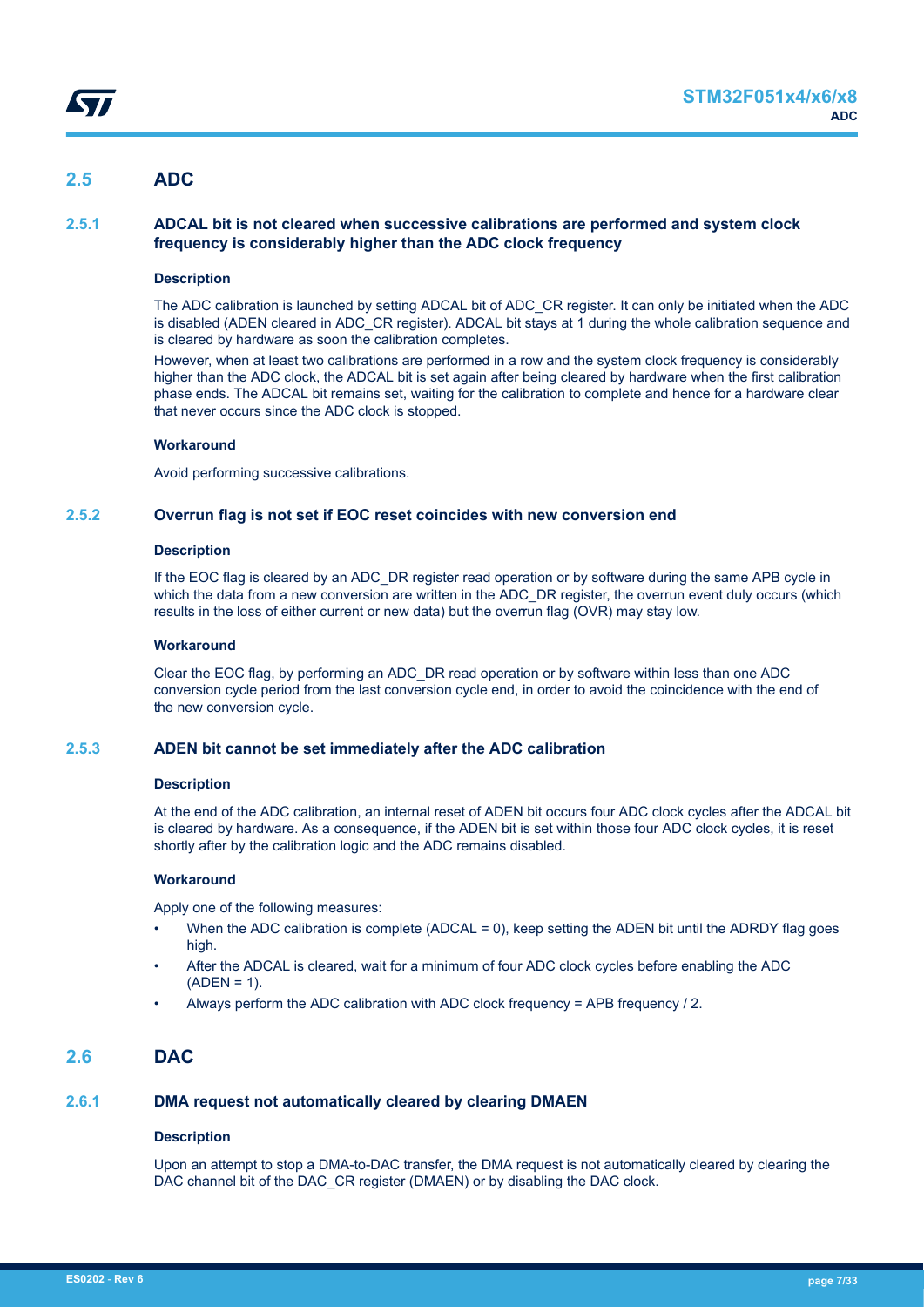<span id="page-7-0"></span>If the application stops the DAC operation while the DMA request is pending, the request remains pending while the DAC is reinitialized and restarted, with the risk that a spurious DMA request is serviced as soon as the DAC is enabled again.

### **Workaround**

Apply the following sequence to stop the current DMA-to-DAC transfer and restart the DAC:

- 1. Check if DMAUDR bit is set in DAC\_CR.
- 2. Clear the DAC channel DMAEN bit.
- 3. Disable the DAC clock.
- 4. Reconfigure the DAC, DMA and the triggers.
- 5. Restart the application.

### **2.6.2 DMA underrun flag not set when an internal trigger is detected on the clock cycle of the DMA request acknowledge**

#### **Description**

When the DAC channel operates in DMA mode (DMAEN of DAC\_CR register set), the DMA channel underrun flag (DMAUDR of DAC\_SR register) fails to rise upon an internal trigger detection if that detection occurs during the same clock cycle as a DMA request acknowledge. As a result, the user application is not informed that an underrun error occurred.

This issue occurs when software and hardware triggers are used concurrently to trigger DMA transfers.

#### **Workaround**

None.

### **2.7 COMP**

#### **2.7.1 Long VREFINT scaler startup time after power on**

#### **Description**

The V<sub>REFINT</sub> scaler is an embedded voltage follower providing the V<sub>REFINT</sub> or its fractions ( $\frac{1}{2}$ ,  $\frac{1}{4}$  or  $\frac{3}{4}$ ) to the comparator input.

The maximum VREFINT scaler startup time ts  $_{SC}$ (max), specified to 0.2 ms, is not respected for the first activation of the  $V_{RFFINT}$  scaler after powering on the device. In worst-case conditions, it can be as much as 1 s. The startup time depends mainly on the voltage and temperature. See the device datasheet for more details.

#### **Workaround**

None.

### **2.8 TSC**

### **2.8.1 Inhibited acquisition in short transfer phase configuration**

#### **Description**

Some revisions of the reference manual may omit the information that the following configurations of the TSC\_CR register are forbidden:

- The PGPSC[2:0] bitfield set to 000 and the CTPL[3:0] bitfield to 0000 or 0001
- The PGPSC[2:0] bitfield set to 001 and the CTPL[3:0] bitfield to 0000

Failure to respect this restriction leads to an inhibition of the acquisition.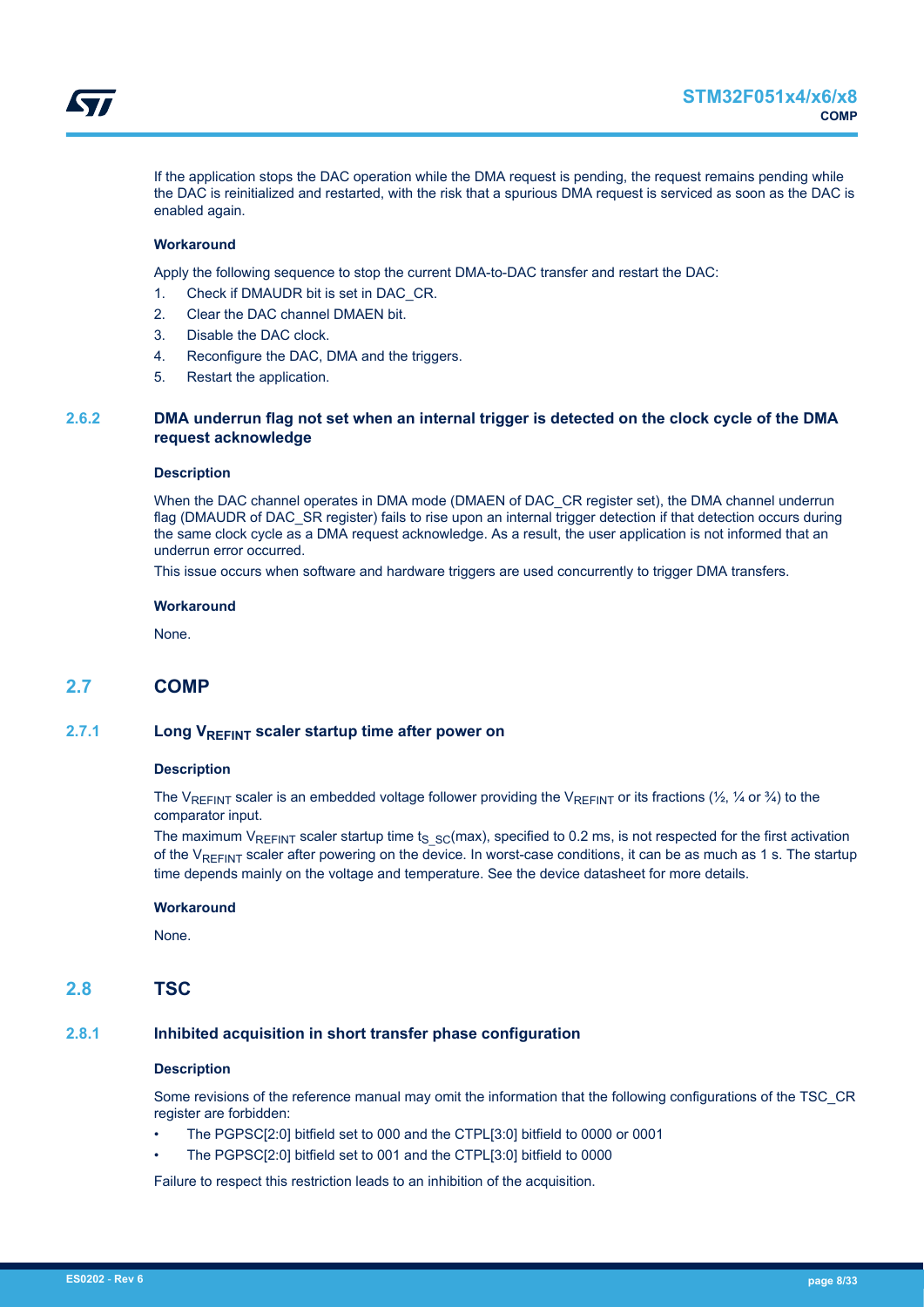<span id="page-8-0"></span>

This is a documentation inaccuracy issue rather than a product limitation.

#### **Workaround**

No application workaround is required.

#### **2.9 TIM**

#### **2.9.1 PWM re-enabled in automatic output enable mode despite of system break**

#### **Description**

In automatic output enable mode (AOE bit set in TIMx\_BDTR register), the break input can be used to do a cycle-by-cycle PWM control for a current mode regulation. A break signal (typically a comparator with a current threshold ) disables the PWM output(s) and the PWM is re-armed on the next counter period.

However, a system break (typically coming from the CSS Clock security System) is supposed to stop definitively the PWM to avoid abnormal operation (for example with PWM frequency deviation).

In the current implementation, the timer system break input is not latched. As a consequence, a system break indeed disables the PWM output(s) when it occurs, but PWM output(s) is (are) re-armed on the following counter period.

#### **Workaround**

Preferably, implement control loops with the output clear enable function (OCxCE bit in the TIMx\_CCMR1/CCMR2 register), leaving the use of break circuitry solely for internal and/or external fault protection (AOE bit reset).

#### **2.9.2 TRGO and TRGO2 trigger output failure**

#### **Description**

Some reference manual revisions may omit the following information.

The timers can be linked using ITRx inputs and TRGOx outputs. Additionally, the TRGOx outputs can be used as triggers for other peripherals (for example ADC). Since this circuitry is based on pulse generation, care must be taken when initializing master and slave peripherals or when using different master/slave clock frequencies:

- If the master timer generates a trigger output pulse on TRGOx prior to have the destination peripheral clock enabled, the triggering system may fail.
- If the frequency of the destination peripheral is modified on-the-fly (clock prescaler modification), the triggering system may fail.

As a conclusion, the clock of the slave timer or slave peripheral must be enabled prior to receiving events from the master timer, and must not be changed on-the-fly while triggers are being received from the master timer. This is a documentation issue rather than a product limitation.

#### **Workaround**

No application workaround is required or applicable as long as the application handles the clock as indicated.

#### **2.9.3 Consecutive compare event missed in specific conditions**

#### **Description**

Every match of the counter (CNT) value with the compare register (CCR) value is expected to trigger a compare event. However, if such matches occur in two consecutive counter clock cycles (as consequence of the CCR value change between the two cycles), the second compare event is missed for the following CCR value changes:

- in edge-aligned mode, from ARR to 0:
	- first compare event: CNT = CCR = ARR
	- second (missed) compare event: CNT = CCR = 0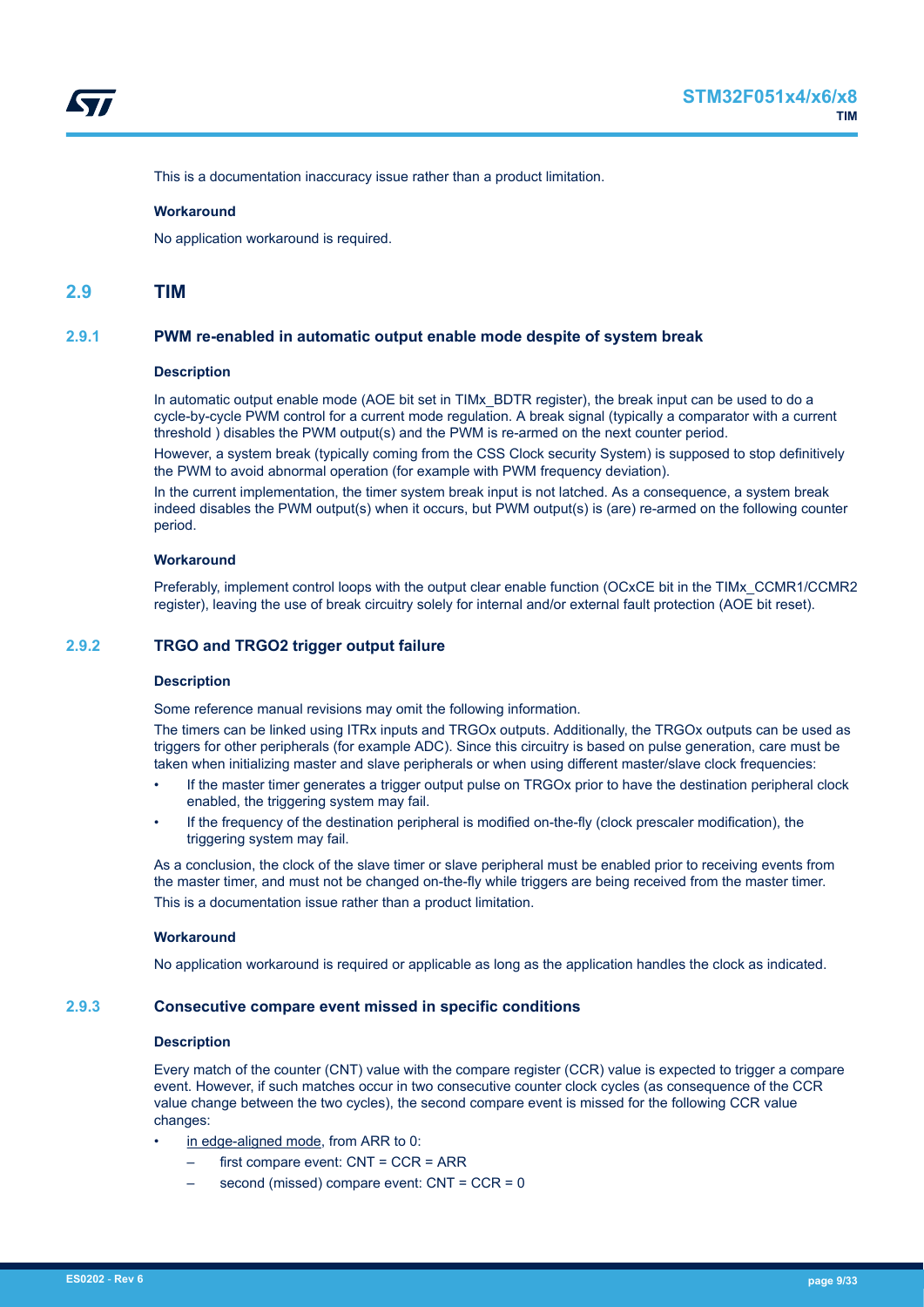

- <span id="page-9-0"></span>• in center-aligned mode while up-counting, from ARR-1 to ARR (possibly a new ARR value if the period is also changed) at the crest (that is, when TIMx\_RCR = 0):
	- first compare event:  $CNT = CCR = (ARR-1)$
	- second (missed) compare event: CNT = CCR = ARR
- in center-aligned mode while down-counting, from 1 to 0 at the valley (that is, when TIMx  $RCR = 0$ ):
	- first compare event:  $CNT = CCR = 1$
	- second (missed) compare event: CNT = CCR = 0

This typically corresponds to an abrupt change of compare value aiming at creating a timer clock single-cyclewide pulse in toggle mode.

As a consequence:

- In toggle mode, the output only toggles once per counter period (squared waveform), whereas it is expected to toggle twice within two consecutive counter cycles (and so exhibit a short pulse per counter period).
- In center mode, the compare interrupt flag does note rise and the interrupt is not generated.

*Note: The timer output operates as expected in modes other than the toggle mode.*

#### **Workaround**

None.

### **2.9.4 Output compare clear not working with external counter reset**

#### **Description**

The output compare clear event (ocref clr) is not correctly generated when the timer is configured in the following slave modes: Reset mode, Combined reset + trigger mode, and Combined gated + reset mode.

The PWM output remains inactive during one extra PWM cycle if the following sequence occurs:

- 1. The output is cleared by the ocref clr event.
- 2. The timer reset occurs before the programmed compare event.

#### **Workaround**

Apply one of the following measures:

- Use BKIN (or BKIN2 if available) input for clearing the output, selecting the Automatic output enable mode  $(AOF = 1)$ .
- Mask the timer reset during the PWM ON time to prevent it from occurring before the compare event (for example with a spare timer compare channel open-drain output connected with the reset signal, pulling the timer reset line down).

### **2.10 IWDG**

#### **2.10.1 RVU flag not reset in Stop**

#### **Description**

Successful write to the IWDG\_RLR register raises the RVU flag and prevents further write accesses to the register until the RVU flag is automatically cleared by hardware. However, if the device enters Stop mode while the RVU flag is set, the hardware never clears that flag, and writing to the IWDG\_RLR register is no longer possible.

#### **Workaround**

Ensure that the RVU flag is cleared before entering Stop mode.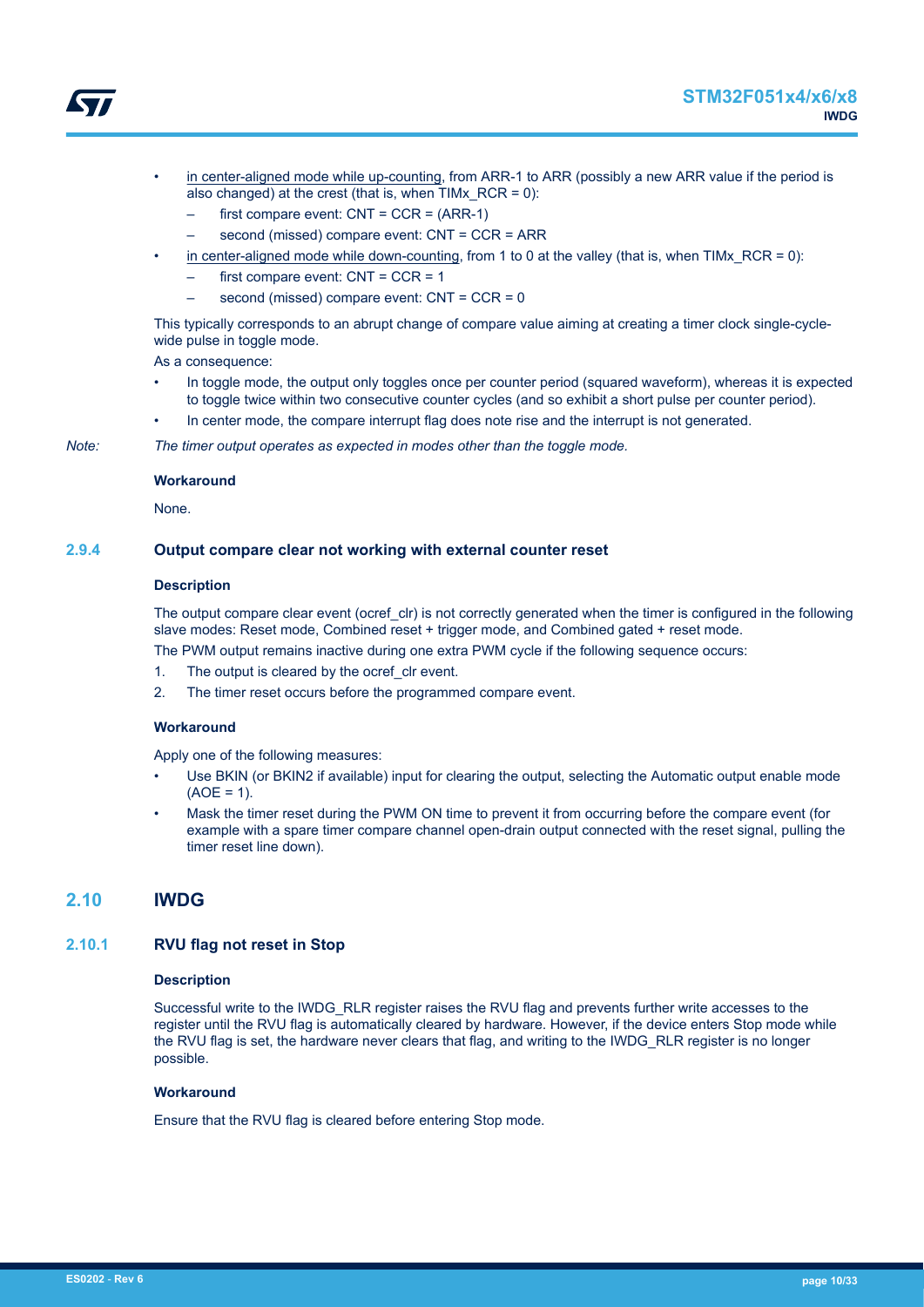<span id="page-10-0"></span>

### **2.10.2 PVU flag not reset in Stop**

#### **Description**

Successful write to the IWDG\_PR register raises the PVU flag and prevents further write accesses to the register until the PVU flag is automatically cleared by hardware. However, if the device enters Stop mode while the PVU flag is set, the hardware never clears that flag, and writing to the IWDG\_PR register is no longer possible.

#### **Workaround**

Ensure that the PVU flag is cleared before entering Stop mode.

#### **2.10.3 WVU flag not reset in Stop**

#### **Description**

Successful write to the IWDG\_WINR register raises the WVU flag and prevents further write accesses to the register until the WVU flag is automatically cleared by hardware. However, if the device enters Stop mode while the WVU flag is set, the hardware never clears that flag, and writing to the IWDG\_WINR register is no longer possible.

#### **Workaround**

Ensure that the WVU flag is cleared before entering Stop mode.

#### **2.10.4 RVU flag not cleared at low APB clock frequency**

#### **Description**

Successful write to the IWDG\_RLR register raises the RVU flag and prevents further write accesses to the register until the RVU flag is automatically cleared by hardware. However, at APB clock frequency lower than twice the IWDG clock frequency, the hardware never clears that flag, and writing to the IWDG\_RLR register is no longer possible.

#### **Workaround**

Set the APB clock frequency higher than twice the IWDG clock frequency.

### **2.10.5 PVU flag not cleared at low APB clock frequency**

#### **Description**

Successful write to the IWDG\_PR register raises the PVU flag and prevents further write accesses to the register until the PVU flag is automatically cleared by hardware. However, at APB clock frequency lower than twice the IWDG clock frequency, the hardware never clears that flag, and writing to the IWDG\_PR register is no longer possible.

#### **Workaround**

Set the APB clock frequency higher than twice the IWDG clock frequency.

### **2.10.6 WVU flag not cleared at low APB clock frequency**

#### **Description**

Successful write to the IWDG\_WINR register raises the WVU flag and prevents further write accesses to the register until the WVU flag is automatically cleared by hardware. However, at APB clock frequency lower than twice the IWDG clock frequency, the hardware never clears that flag, and writing to the IWDG\_WINR register is no longer possible.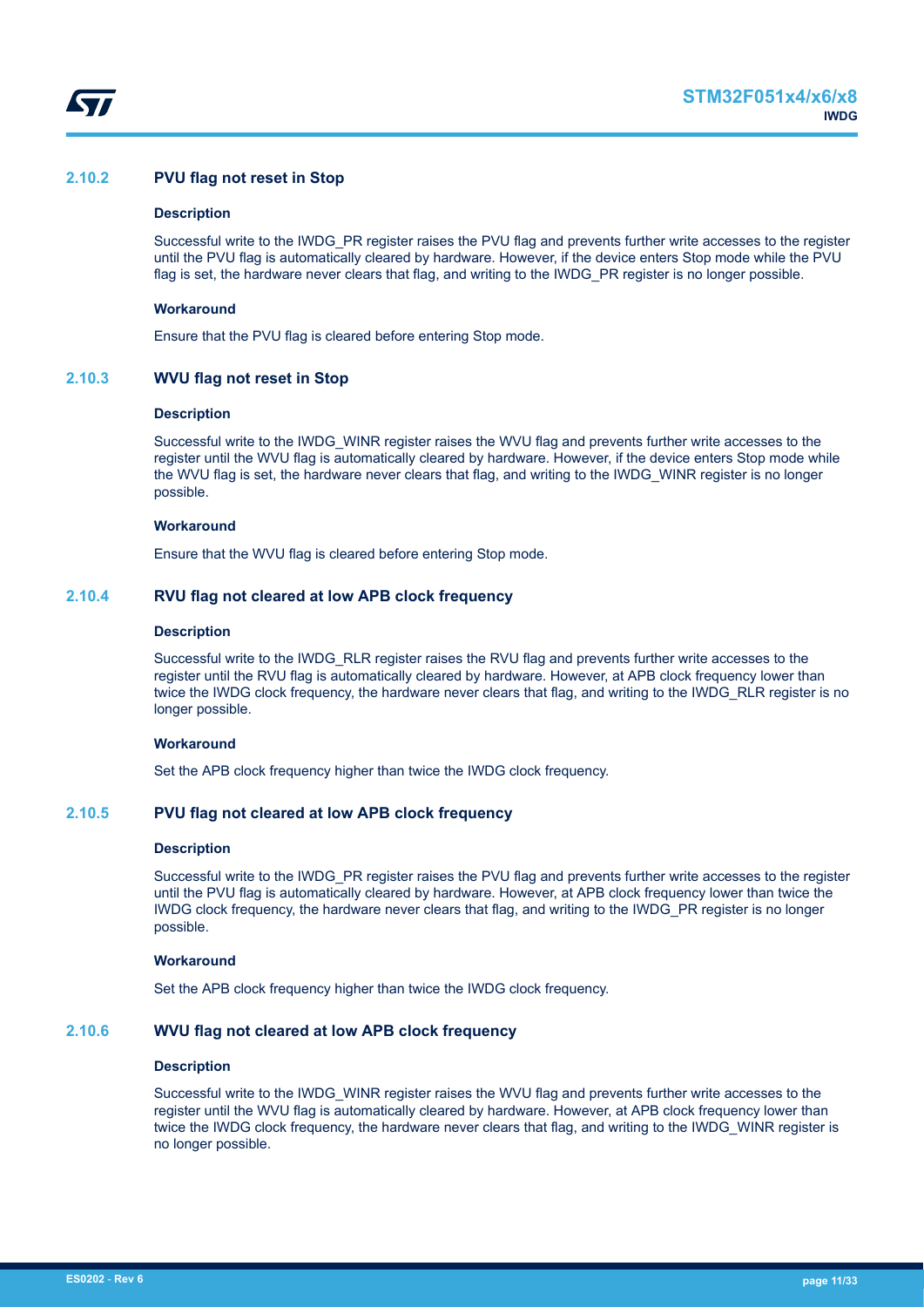#### <span id="page-11-0"></span>**Workaround**

Set the APB clock frequency higher than twice the IWDG clock frequency.

## **2.11 RTC and TAMP**

#### **2.11.1 Spurious tamper detection when disabling the tamper channel**

#### **Description**

If the tamper detection is configured for detecting on the falling edge event (TAMPFLT = 00 and TAMPxTRG = 1) and if the tamper event detection is disabled when the tamper pin is at high level, a false tamper event is detected, which may result in the erasure of backup registers.

#### **Workaround**

None for the false detection of tamper event. The erasure of the backup registers can be avoided by setting the TAMPxNOERASE bit before clearing the TAMPxE bit, in two separate RTC\_TAMPCR write accesses.

### **2.11.2 RTC calendar registers are not locked properly**

#### **Description**

When reading the calendar registers with BYPSHAD = 0, the RTC\_TR and RTC\_DR registers may not be locked after reading the RTC\_SSR register. This happens if the read operation is initiated one APB clock period before the shadow registers are updated. This can result in a non-consistency of the three registers. Similarly, the RTC\_DR register can be updated after reading the RTC\_TR register instead of being locked.

#### **Workaround**

Apply one of the following measures:

- use BYPSHAD = 1 mode (bypass shadow registers), or
- if BYPSHAD = 0, read SSR again after reading SSR/TR/DR to confirm that SSR is still the same, otherwise read the values again.

### **2.11.3 RTC interrupt can be masked by another RTC interrupt**

#### **Description**

One RTC interrupt request can mask another RTC interrupt request if they share the same EXTI configurable line. For example, interrupt requests from Alarm A and Alarm B or those from tamper and timestamp events are OR-ed to the same EXTI line (refer to the *EXTI line connections* table in the *Extended interrupt and event controller (EXTI)* section of the reference manual).

The following code example and figure illustrate the failure mechanism: The Alarm A event is lost (fails to generate interrupt) as it occurs in the failure window, that is, after checking the Alarm A event flag but before the effective clear of the EXTI interrupt flag by hardware. The effective clear of the EXTI interrupt flag is delayed with respect to the software instruction to clear it.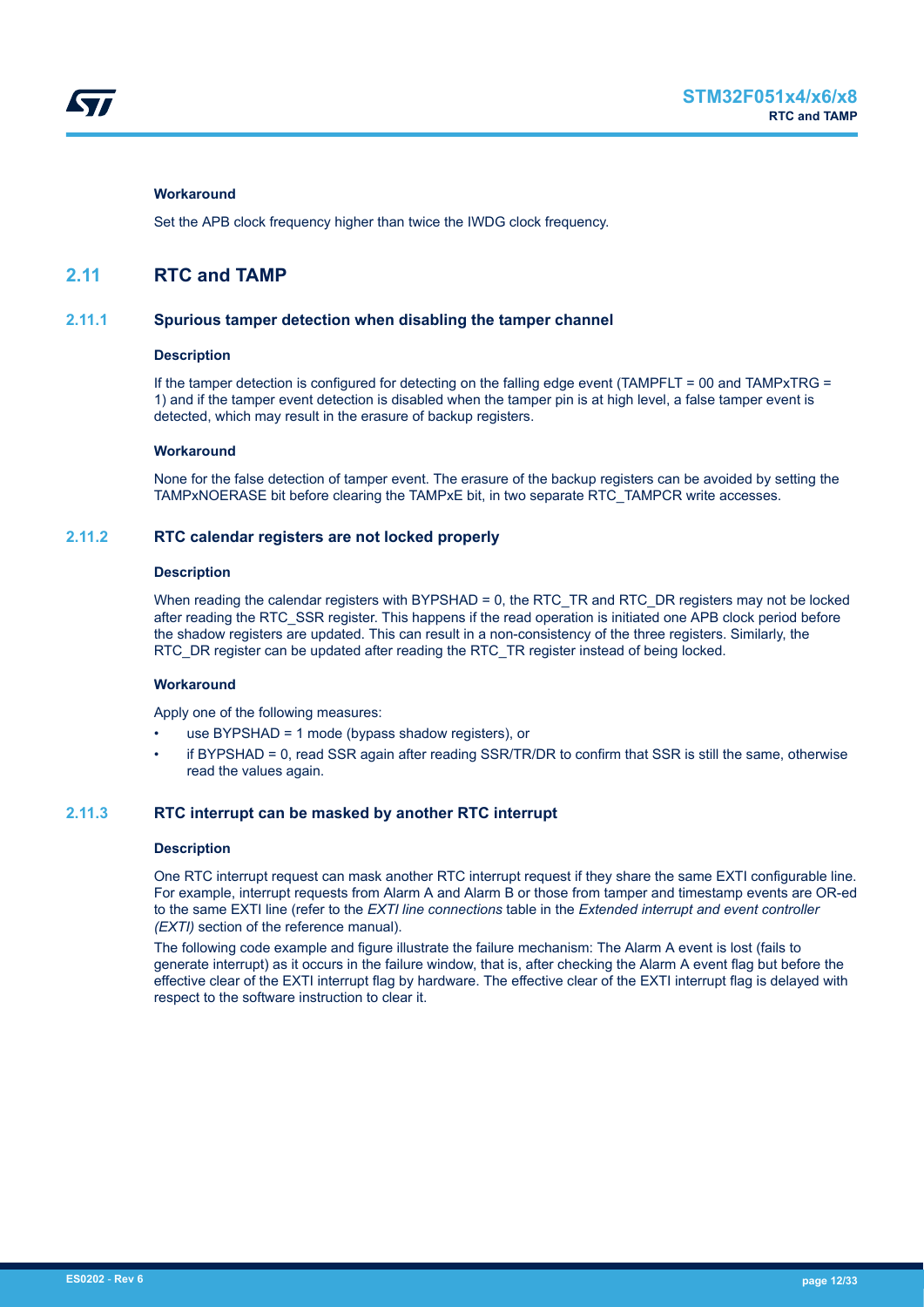

#### Alarm interrupt service routine:

```
void RTC_Alarm_IRQHandler(void)
{
    CLEAR ALARM EXTI(); /* Clear the EXTI line flag for RTC alarms*/
     If(ALRAF) /* Check if Alarm A triggered ISR */
     {
        CLEAR FLAG(ALRAF); \frac{1}{x} Clear the Alarm A interrupt pending bit */
        PROCESS AlarmAEvent(); /* Process Alarm A event */
     }
     If(ALRBF) /* Check if Alarm B triggered ISR */
     {
         CLEAR_FLAG(ALRBF); /* Clear the Alarm B interrupt pending bit */
        PROCESS AlarmBEvent(); /* Process Alarm B event */
     }
}
```
**Figure 1. Masked RTC interrupt**



#### **Workaround**

In the interrupt service routine, apply three consecutive event flag ckecks - source one, source two, and source one again, as in the following code example:

```
void RTC_Alarm_IRQHandler(void)
{
    CLEAR ALARM EXTI(); /* Clear the EXTI's line Flag for RTC Alarm */
     If(ALRAF) /* Check if AlarmA triggered ISR */
     {
        CLEAR FLAG(ALRAF); /* Clear the AlarmA interrupt pending bit */
         PROCESS_AlarmAEvent(); /* Process AlarmA Event */
     }
     If(ALRBF) /* Check if AlarmB triggered ISR */
     {
        CLEAR FLAG(ALRBF); /* Clear the AlarmB interrupt pending bit */
        PROCESS AlarmBEvent(); /* Process AlarmB Event */
     }
     If(ALRAF) /* Check if AlarmA triggered ISR */
     {
        CLEAR FLAG(ALRAF); /* Clear the AlarmA interrupt pending bit */
        PROCESS AlarmAEvent(); /* Process AlarmA Event */
     }
}
```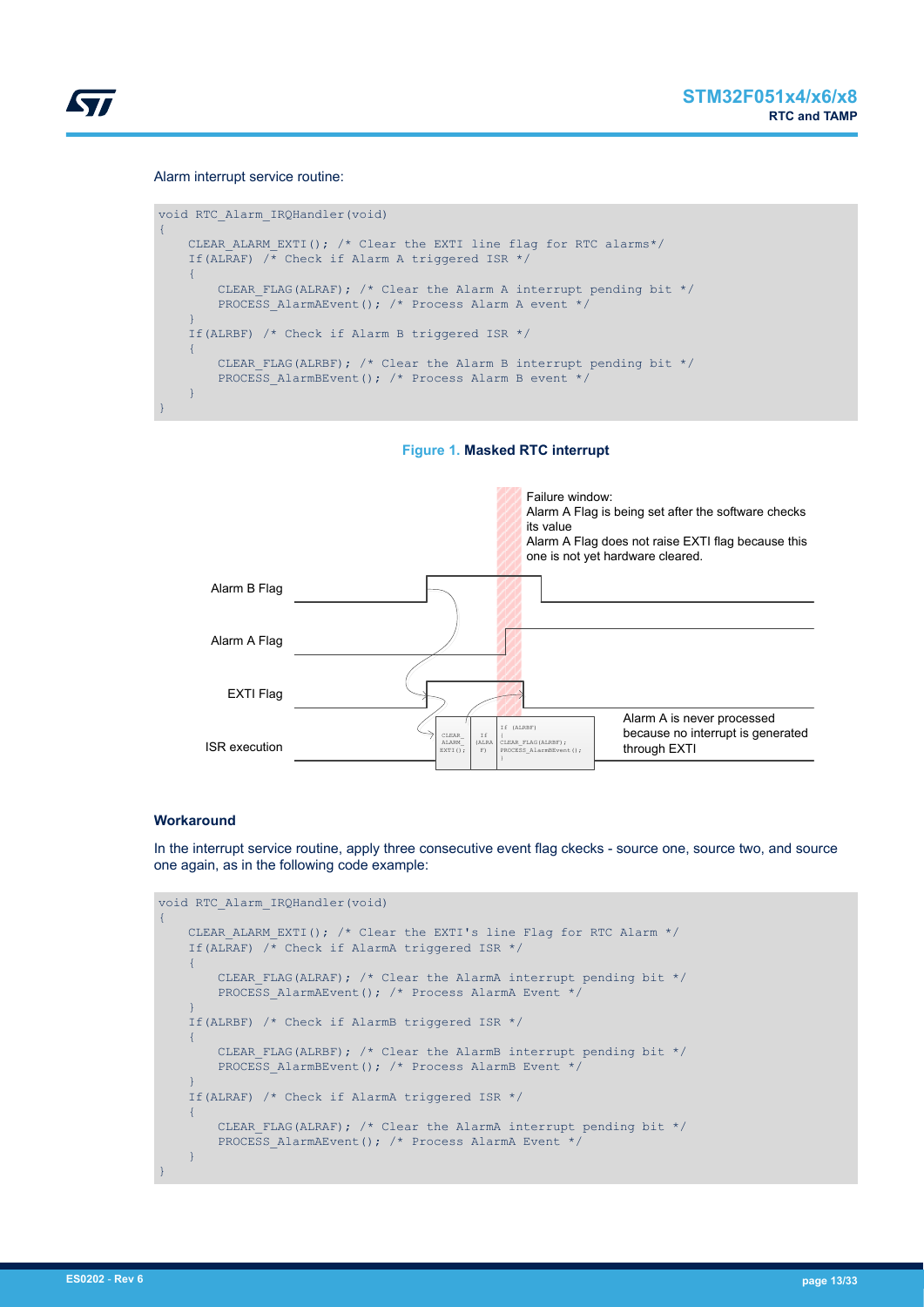<span id="page-13-0"></span>

### **2.11.4 Calendar initialization may fail in case of consecutive INIT mode entry**

#### **Description**

If the INIT bit of the RTC\_ISR register is set between one and two RTCCLK cycles after being cleared, the INITF flag is set immediately instead of waiting for synchronization delay (which should be between one and two RTCCLK cycles), and the initialization of registers may fail.

Depending on the INIT bit clearing and setting instants versus the RTCCLK edges, it can happen that, after being immediately set, the INITF flag is cleared during one RTCCLK period then set again. As writes to calendar registers are ignored when INITF is low, a write during this critical period might result in the corruption of one or more calendar registers.

#### **Workaround**

After existing the initialization mode, clear the BYPSHAD bit (if set) then wait for RSF to rise, before entering the initialization mode again.

*Note: It is recommended to write all registers in a single initialization session to avoid accumulating synchronization delays.*

#### **2.11.5 Alarm flag may be repeatedly set when the core is stopped in debug**

#### **Description**

When the core is stopped in debug mode, the clock is supplied to subsecond RTC alarm downcounter even though the device is configured to stop the RTC in debug.

As a consequence, when the subsecond counter is used for alarm condition (the MASKSS[3:0] bitfield of the RTC\_ALRMASSR and/or RTC\_ALRMBSSR register set to a non-zero value) and the alarm condition is met just before entering a breakpoint or printf, the ALRAF and/or ALRBF flag of the RTC\_SR register is repeatedly set by hardware during the breakpoint or printf, which makes any tentative to clear the flag(s) ineffective.

#### **Workaround**

None.

#### **2.11.6 A tamper event preceding the tamper detect enable not detected**

#### **Description**

When the tamper detect is enabled, set in edge detection mode (TAMPFLT[1:0]=00), and

- set to active rising edge (TAMPxTRG=0): if the tamper input is already high (tamper event already occurred) at the moment of enabling the tamper detection, the tamper event may not be detected. The probability of detection increases with the APB frequency.
- set to active falling edge (TAMPxTRG=1): if the tamper input is already low (tamper event already occurred) at the moment of enabling the tamper detection, the tamper event is not detected.

#### **Workaround**

The I/O state should be checked by software in the GPIO registers after enabling the tamper detection, in order to ensure that no active edge occurred before enabling the tamper event detection.

## **2.12 I2C**

### **2.12.1 10-bit slave mode: wrong direction bit value upon Read header receipt**

#### **Description**

Under specific conditions, the transfer direction bit DIR (bit 16 of status register I2C\_ISR) remains low upon receipt of 10-bit addressing Read header, while normally it should be set high. Nevertheless, I2C operates correctly in slave transmission mode, and data can be sent using the TXIS flag.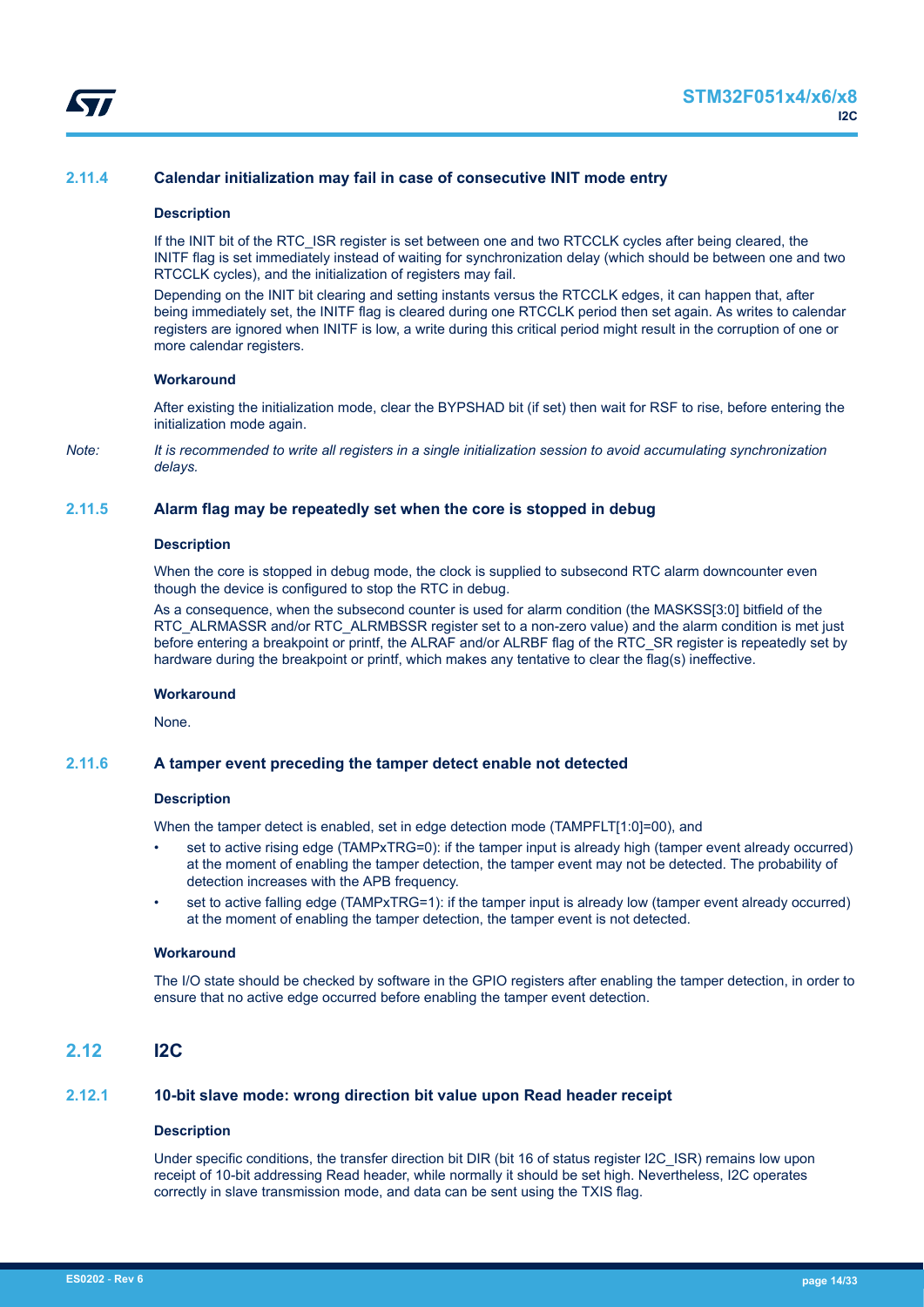<span id="page-14-0"></span>

The failure described occurs when the following conditions are all met:

- I2C is configured in 10-bit addressing mode (OA1MODE is set in the I2C\_OAR1 register).
- High LSBs of the slave address are equal to the 10-bit addressing Read header value (that is, OA1[7:3] = 11110, OA1[2] = OA1[9], OA1[1] = OA1[8], and OA1[0] = 1, in the I2C\_OAR1 register).
- I2C receives 10-bit addressing Read header (0X 1111 0XX1) after repeated START condition, to enter slave transmission mode.

#### **Workaround**

Avoid using the following 10-bit slave addresses:

- $OA1[9:0] = 0011110001$
- $OA1[9:0] = 0111110011$
- OA1[9:0] = 1011110101
- $OA1[9:0] = 1111110111$

If the use of one of these slave addresses cannot be avoided, do not use the DIR bit in the firmware.

### **2.12.2 10-bit combined with 7-bit slave mode: ADDCODE may indicate wrong slave address detection**

#### **Description**

Under specific conditions, the ADDCODE (address match code) bitfield in the I2C\_ISR register indicates a wrong slave address.

The failure occurs when the following conditions are all met:

- A 10-bit slave address OA1 is enabled (OA1EN = 1 and OA1MODE = 1).
- A 7-bit slave address OA2 is enabled (OA2EN = 1) and it matches the non-masked bits of OA1[7:1], that is, one of the following configurations is set:
	- $OAZEN = 1$  and  $OAZMSK = 0$  and  $OA1[7:1] = OA2[7:1]$
	- OA2EN = 1 and OA2MSK = 1 and OA1[7:2] = OA2[7:2]
	- $OAZEN = 1$  and  $OAZMSK = 2$  and  $OA1[7:3] = OA2[7:3]$
	- $OAZEN = 1$  and  $OAZMSK = 3$  and  $OA1[7:4] = OA2[7:4]$
	- $OAZEN = 1$  and  $OAZMSK = 4$  and  $OAI[7:5] = OA2[7:5]$
	- $OAZEN = 1$  and  $OAZMSK = 5$  and  $OA1[7:6] = OA2[7:6]$
	- $OAZEN = 1$  and  $OAZMSK = 6$  and  $OAI[7] = OA2[7]$
	- $OAZEN = 1$  and  $OAZMSK = 7$
	- GCEN = 1 and OA1[7:1] = 0000000
	- ALERTEN = 1 and OA1[7:1] = 0001100
	- SMBDEN = 1 and OA1[7:1] = 1100001
	- SMBHEN = 1 and OA1[7:1] = 0001000
- The MCU is addressed by a bus master with its 10-bit slave address OA1.

Upon the address receipt, the ADDCODE value is OA1[7:1] equal to the 7-bit slave address, instead of 0b11110 & OA1[9:8].

#### **Workaround**

None. If several slave addresses are enabled, mixing 10-bit and 7-bit addresses, the OA1 [7:1] part of the 10-bit slave address must be different than the 7-bit slave address.

### **2.12.3 Wakeup frames may not wake up the MCU when Stop mode entry follows I2C enabling**

#### **Description**

If I2C is enabled (PE = 1) and wakeup from Stop mode is enabled in I2C (WUPEN = 1) while a transfer occurs on the  $1<sup>2</sup>C$ -bus and Stop mode is entered during the same transfer while SCL = 0, I2C is not able to detect the following START condition. As a consequence, the MCU does not wake up from Stop mode when it is addressed on the I2C-bus and it does not acknowledge the receipt of the address.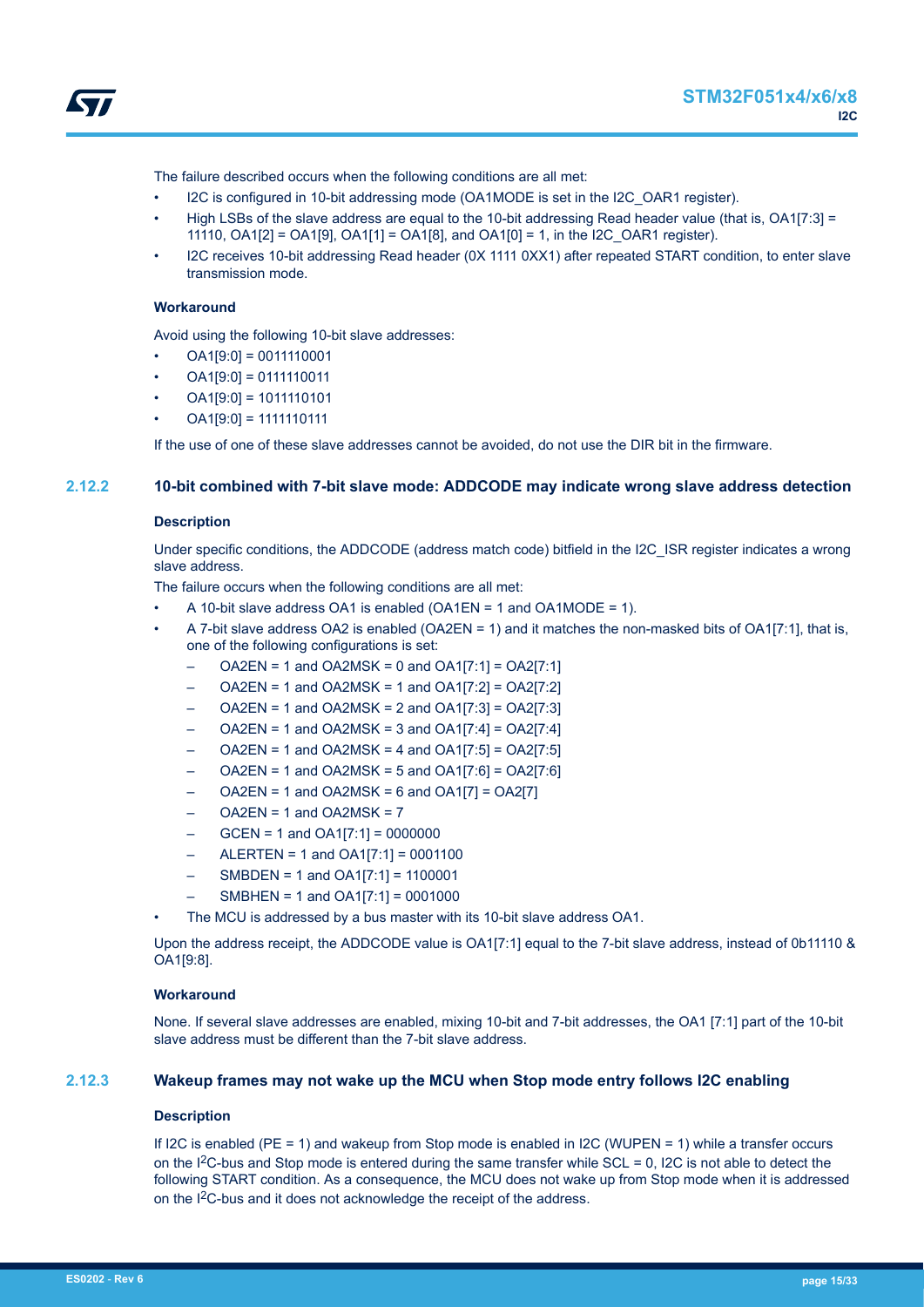#### <span id="page-15-0"></span>**Workaround**

After enabling I2C (by setting PE to 1), do not enter Stop mode until any  $1<sup>2</sup>C$ -bus transaction in progress ends.

### **2.12.4 Wakeup frame may not wake up the MCU from Stop mode if t<sub>HD</sub>**  $\text{STA}$  **is close to I2C kernel clock startup time**

#### **Description**

Under specific conditions and if the START condition hold time  $t_{HD:STA}$  is very close to the startup time of the internal oscillator selected for I2C kernel clock, I2C is not able to detect the address match and, as a consequence, to wake up the MCU from Stop mode.

The failure described occurs when one of the following condition is met:

- 1. Timeout detection is enabled (TIMOUTEN = 1 or TEXTEN = 1) and the frame before the wakeup frame is finished abnormally due to I2C timeout detection (TIMOUT = 1).
- 2. Slave arbitration is lost during the frame preceding the wakeup frame (ARLO = 1).
- 3. The MCU enters Stop mode while another slave is addressed, after the address phase and before STOP condition (BUSY = 1).
- 4. The MCU is in Stop mode and another slave is addressed before the MCU itself is addressed.

#### *Note: The conditions 2, 3 and 4 can only occur in a multi-slave network.*

In Stop mode, the internal oscillator selected for I2C kernel clock is switched on by I2C when START condition is detected. The I2C kernel clock is then used to receive the address. The internal oscillator is switched off upon the address receipt if the address received does not match the own slave address. If one of the conditions listed is met and if the SCL falling edge following the START condition occurs within the first cycle of the I2C kernel clock, the address is received incorrectly and the address match wakeup interrupt is not generated.

#### **Workaround**

None at MCU level.

Upon non-acknowledge by the MCU of a wakeup frame, the I<sup>2</sup>C-bus master with programmable START condition hold time can set that hold time such that it exceeds one MCU internal oscillator period, then resend the wakeup frame.

### **2.12.5 10-bit master mode: new transfer cannot be launched if first part of the address is not acknowledged by the slave**

#### **Description**

An I<sup>2</sup>C-bus master generates STOP condition upon non-acknowledge of I<sup>2</sup>C address that it sends. This applies to 7-bit address as well as to each byte of 10-bit address.

When the MCU set as  $1^2C$ -bus master transmits a 10-bit address of which the first byte (5-bit header + 2 MSBs of the address + direction bit) is not acknowledged, the MCU duly generates STOP condition but it then cannot start any new I2C-bus transfer. In this spurious state, the NACKF flag of the I2C\_ISR register and the START bit of the I2C CR2 register are both set, while the START bit should normally be cleared.

### **Workaround**

In 10-bit-address master mode, if both NACKF flag and START bit get simultaneously set, proceed as follows:

- 1. Wait for the STOP condition detection (STOPF = 1 in I2C\_ISR register).
- 2. Disable the I2C peripheral.
- 3. Wait for a minimum of three APB cycles.
- 4. Enable the I2C peripheral again.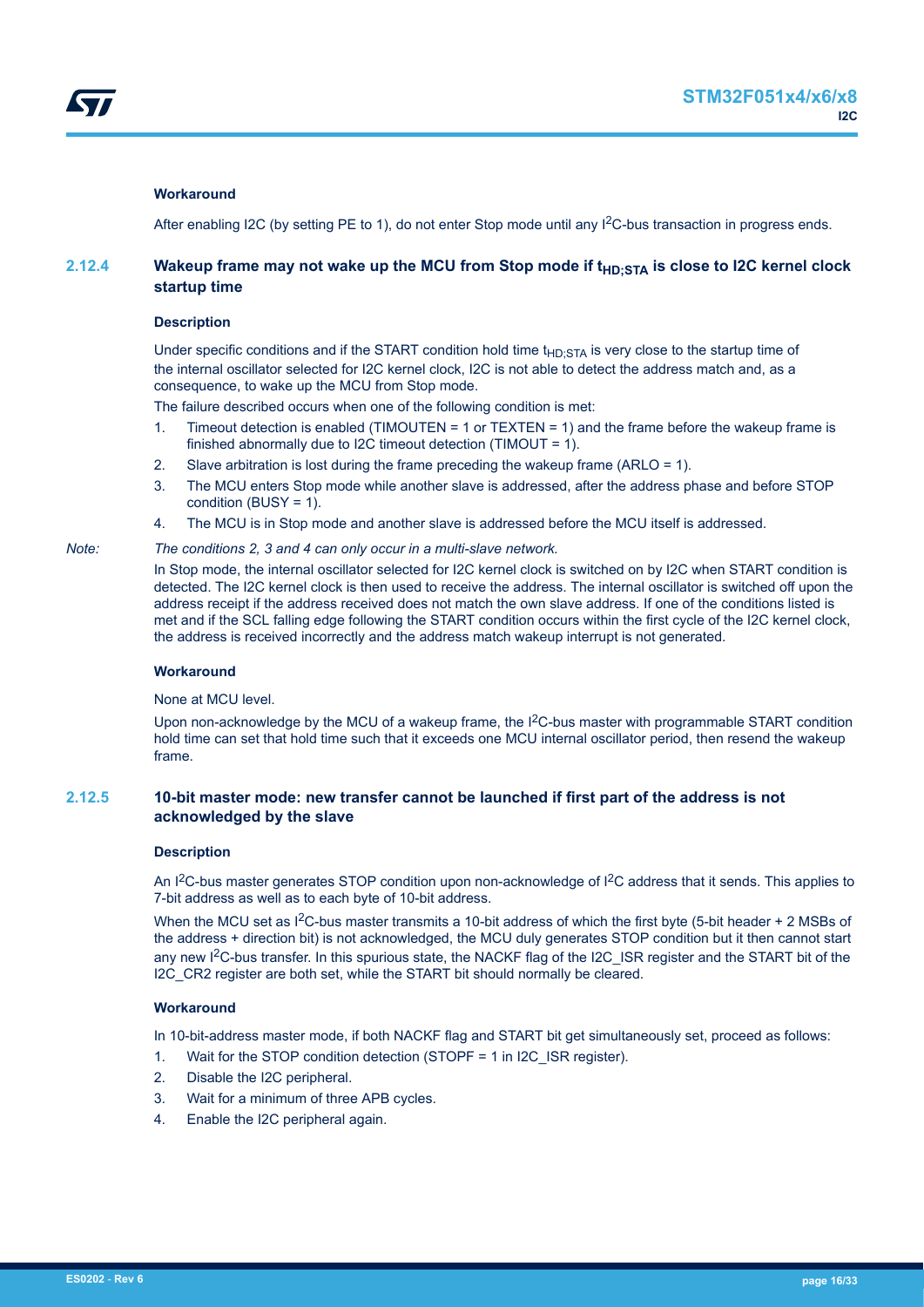## <span id="page-16-0"></span>**2.12.6 Wrong behavior in Stop mode when wakeup from Stop mode is disabled in I2C**

### **Description**

The correct use of the I2C peripheral, if the wakeup from Stop mode by I2C is disabled (WUPEN = 0), is to disable it (PE = 0) before entering Stop mode, and re-enable it when back in Run mode.

Some reference manual revisions may omit this information.

Failure to respect the above while the MCU operating as slave or as master in multi-master topology enters Stop mode during a transfer ongoing on the I<sup>2</sup>C-bus may lead to the following:

- 1. BUSY flag is wrongly set when the MCU exits Stop mode. This prevents from initiating a transfer in master mode, as the START condition cannot be sent when BUSY is set.
- 2. If clock stretching is enabled (NOSTRETCH = 0), the SCL line is pulled low by I2C and the transfer stalled as long as the MCU remains in Stop mode.

The occurrence of such condition depends on the timing configuration, peripheral clock frequency, and I <sup>2</sup>C-bus frequency.

This is a description inaccuracy issue rather than a product limitation.

### **Workaround**

No application workaround is required.

## **2.12.7 Wrong data sampling when data setup time (tSU;DAT) is shorter than one I2C kernel clock period**

#### **Description**

The I<sup>2</sup>C-bus specification and user manual specify a minimum data setup time (t<sub>SU:DAT</sub>) as:

- 250 ns in Standard mode
- 100 ns in Fast mode
- 50 ns in Fast mode Plus

The device does not correctly sample the I<sup>2</sup>C-bus SDA line when  $t_{\text{SU:DAT}}$  is smaller than one I2C kernel clock (I2C-bus peripheral clock) period: the previous SDA value is sampled instead of the current one. This can result in a wrong receipt of slave address, data byte, or acknowledge bit.

### **Workaround**

Increase the I2C kernel clock frequency to get I2C kernel clock period within the transmitter minimum data setup time. Alternatively, increase transmitter's minimum data setup time. If the transmitter setup time minimum value corresponds to the minimum value provided in the I<sup>2</sup>C-bus standard, the minimum I2CCLK frequencies are as follows:

- In Standard mode, if the transmitter minimum setup time is 250 ns, the I2CCLK frequency must be at least 4 MHz.
- In Fast mode, if the transmitter minimum setup time is 100 ns, the I2CCLK frequency must be at least 10 MHz.
- In Fast-mode Plus, if the transmitter minimum setup time is 50 ns, the I2CCLK frequency must be at least 20 MHz.

### **2.12.8 Spurious bus error detection in master mode**

### **Description**

In master mode, a bus error can be detected spuriously, with the consequence of setting the BERR flag of the I2C\_SR register and generating bus error interrupt if such interrupt is enabled. Detection of bus error has no effect on the I2C-bus transfer in master mode and any such transfer continues normally.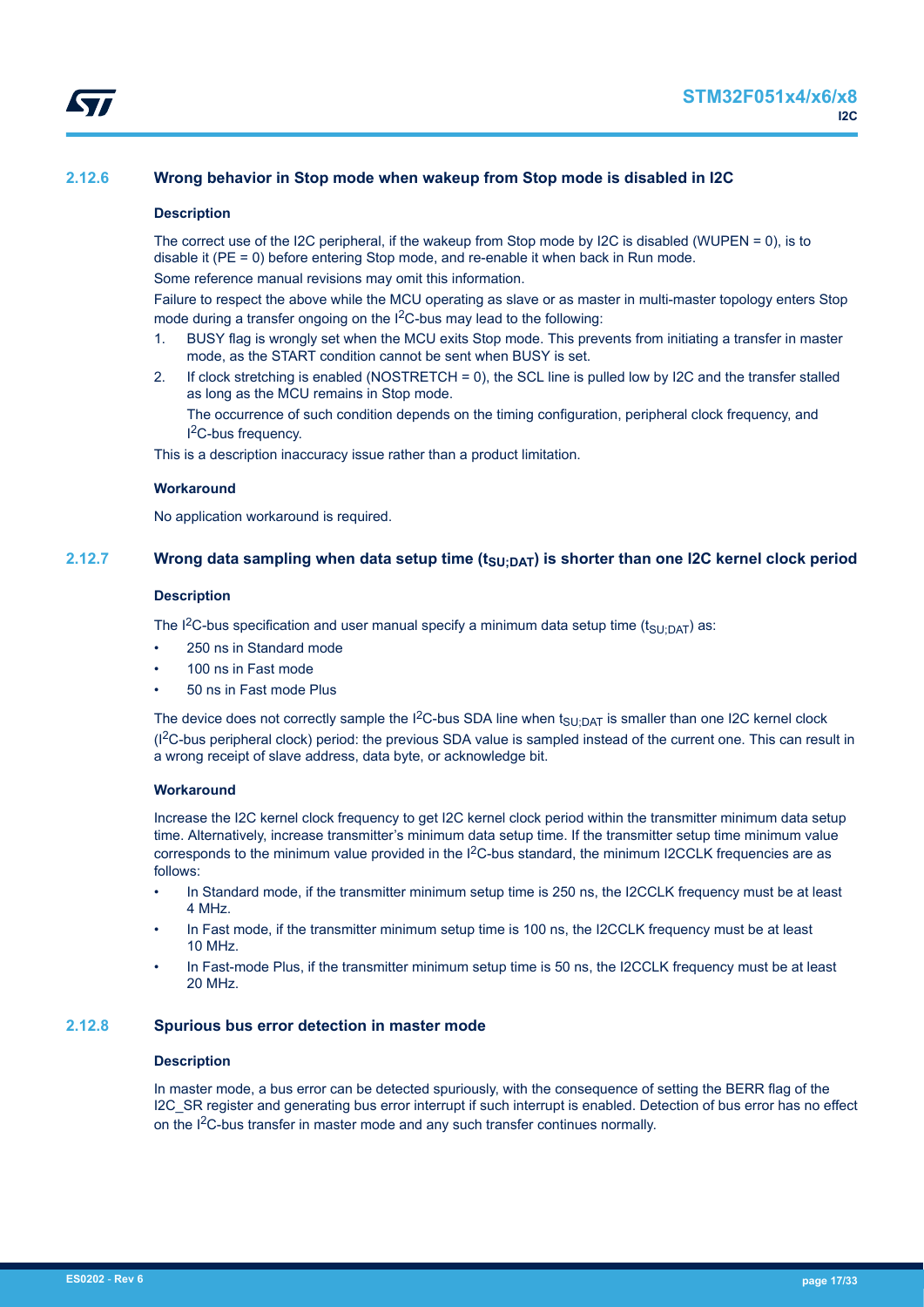<span id="page-17-0"></span>

#### **Workaround**

If a bus error interrupt is generated in master mode, the BERR flag must be cleared by software. No other action is required and the ongoing transfer can be handled normally.

### **2.12.9 Last-received byte loss in reload mode**

#### **Description**

If in master receiver mode or slave receive mode with SBC = 1 the following conditions are all met:

- $l^2C$ -bus stretching is enabled (NOSTRETCH = 0)
- RELOAD bit of the I2C\_CR2 register is set
- NBYTES bitfield of the I2C\_CR2 register is set to N greater than 1
- byte N is received on the  $1<sup>2</sup>C$ -bus, raising the TCR flag
- N 1 byte is not yet read out from the data register at the instant TCR is raised,

then the SCL line is pulled low (I<sup>2</sup>C-bus clock stretching) and the transfer of the byte N from the shift register to the data register inhibited until the byte N-1 is read and NBYTES bitfield reloaded with a new value, the latter of which also clears the TCR flag. As a consequence, the software cannot get the byte N and use its content before setting the new value into the NBYTES field.

For I2C instances with independent clock, the last-received data is definitively lost (never transferred from the shift register to the data register) if the data N - 1 is read within four APB clock cycles preceding the receipt of the last data bit of byte N and thus the TCR flag raising. Refer to the product reference manual or datasheet for the I2C implementation table.

#### **Workaround**

- In master mode or in slave mode with SBC = 1, use the reload mode with NBYTES = 1.
- In master receiver mode, if the number of bytes to transfer is greater than 255, do not use the reload mode. Instead, split the transfer into sections not exceeding 255 bytes and separate them with repeated START conditions.
- Make sure, for example through the use of DMA, that the byte N 1 is always read before the TCR flag is raised. Specifically for I2C instances with independent clock, make sure that it is always read earlier than four APB clock cycles before the receipt of the last data bit of byte N and thus the TCR flag raising.

The last workaround in the list must be evaluated carefully for each application as the timing depends on factors such as the bus speed, interrupt management, software processing latencies, and DMA channel priority.

#### **2.12.10 Spurious master transfer upon own slave address match**

#### **Description**

When the device is configured to operate at the same time as master and slave (in a multi- master  $1<sup>2</sup>C$ -bus application), a spurious master transfer may occur under the following condition:

- Another master on the bus is in process of sending the slave address of the device (the bus is busy).
- The device initiates a master transfer by bit set before the slave address match event (the ADDR flag set in the I2C\_ISR register) occurs.
- After the ADDR flag is set:
	- the device does not write I2C\_CR2 before clearing the ADDR flag, or
	- the device writes I2C\_CR2 earlier than three I2C kernel clock cycles before clearing the ADDR flag

In these circumstances, even though the START bit is automatically cleared by the circuitry handling the ADDR flag, the device spuriously proceeds to the master transfer as soon as the bus becomes free. The transfer configuration depends on the content of the I2C\_CR2 register when the master transfer starts. Moreover, if the I2C\_CR2 is written less than three kernel clocks before the ADDR flag is cleared, the I2C peripheral may fall into an unpredictable state.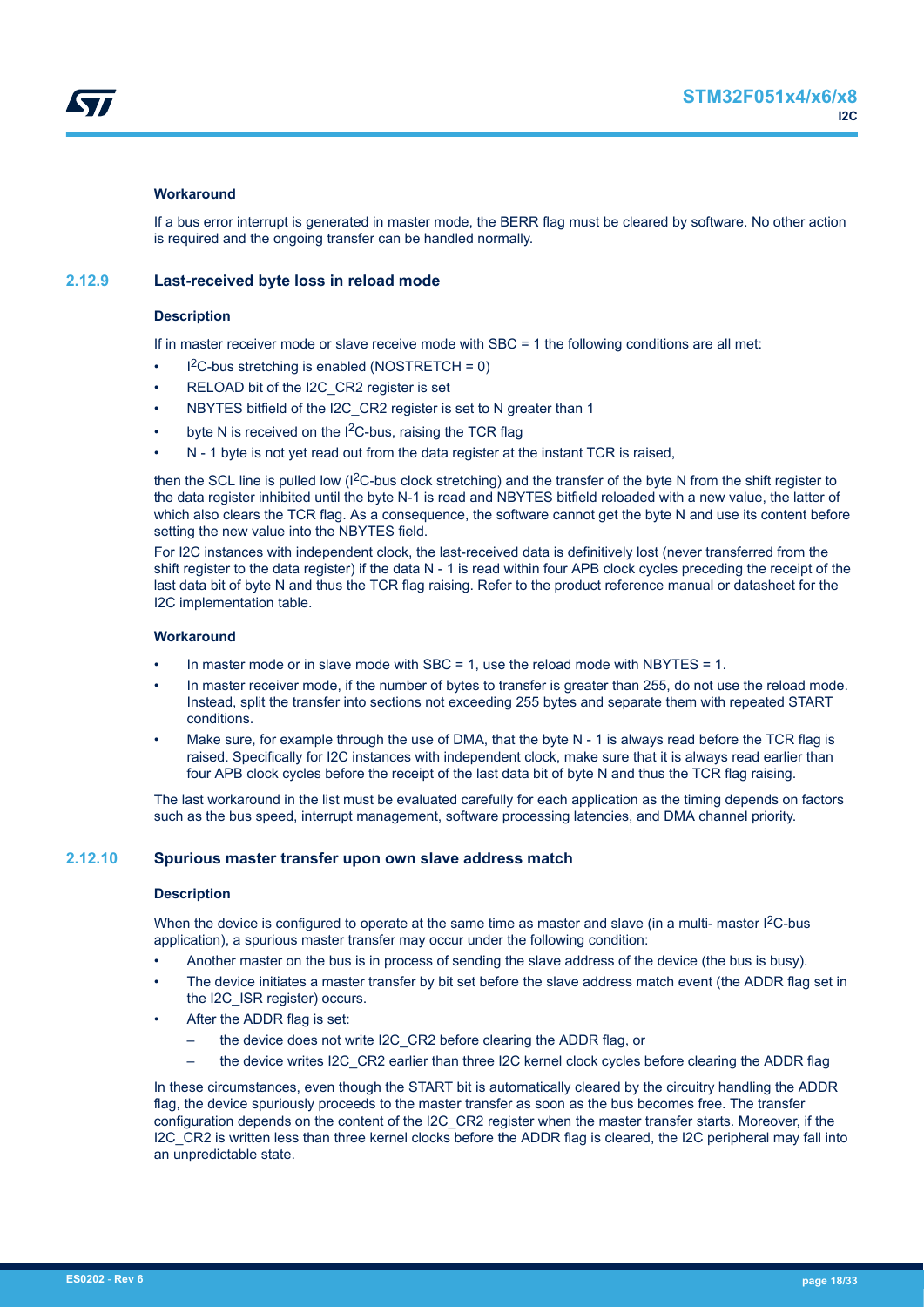#### <span id="page-18-0"></span>**Workaround**

Upon the address match event (ADDR flag set), apply the following sequence.

- Normal mode (SBC = 0):
- 1. Set the ADDRCF bit.
- 2. Before Stop condition occurs on the bus, write I2C CR2 with the START bit low.

Slave byte control mode (SBC = 1):

- 1. Write I2C\_CR2 with the slave transfer configuration and the START bit low.
- 2. Wait for longer than three I2C kernel clock cycles.
- 3. Set the ADDRCF bit.
- 4. Before Stop condition occurs on the bus, write I2C\_CR2 again with its current value.

The time for the software application to write the I2C\_CR2 register before the Stop condition is limited, as the clock stretching (if enabled), is aborted when clearing the ADDR flag.

Polling the BUSY flag before requesting the master transfer is not a reliable workaround as the bus may become busy between the BUSY flag check and the write into the I2C\_CR2 register with the START bit set.

### **2.12.11 OVR flag not set in underrun condition**

#### **Description**

In slave transmission with clock stretching disabled (NOSTRETCH = 1 in the I2C\_CR1 register), an underrun condition occurs if the current byte transmission is completed on the I2C bus, and the next data is not yet written in the TXDATA[7:0] bitfield. In this condition, the device is expected to set the OVR flag of the I2C\_ISR register and send 0xFF on the bus.

However, if the I2C TXDR is written within the interval between two I2C kernel clock cycles before and three APB clock cycles after the start of the next data transmission, the OVR flag is not set, although the transmitted value is 0xFF.

### **Workaround**

None.

### **2.12.12 Transmission stalled after first byte transfer**

#### **Description**

When the first byte to transmit is not prepared in the TXDATA register, two bytes are required successively, through TXIS status flag setting or through a DMA request. If the first of the two bytes is written in the I2C\_TXDR register in less than two I2C kernel clock cycles after the TXIS/DMA request, and the ratio between APB clock and I2C kernel clock frequencies is between 1.5 and 3, the second byte written in the I2C\_TXDR is not internally detected. This causes a state in which the I2C peripheral is stalled in master mode or in slave mode, with clock stretching enabled (NOSTRETCH = 0). This state can only be released by disabling the peripheral (PE = 0) or by resetting it.

### **Workaround**

Apply one of the following measures:

- Write the first data in I2C\_TXDR before the transmission starts.
- Set the APB clock frequency so that its ratio with respect to the I2C kernel clock frequency is lower than 1.5 or higher than 3.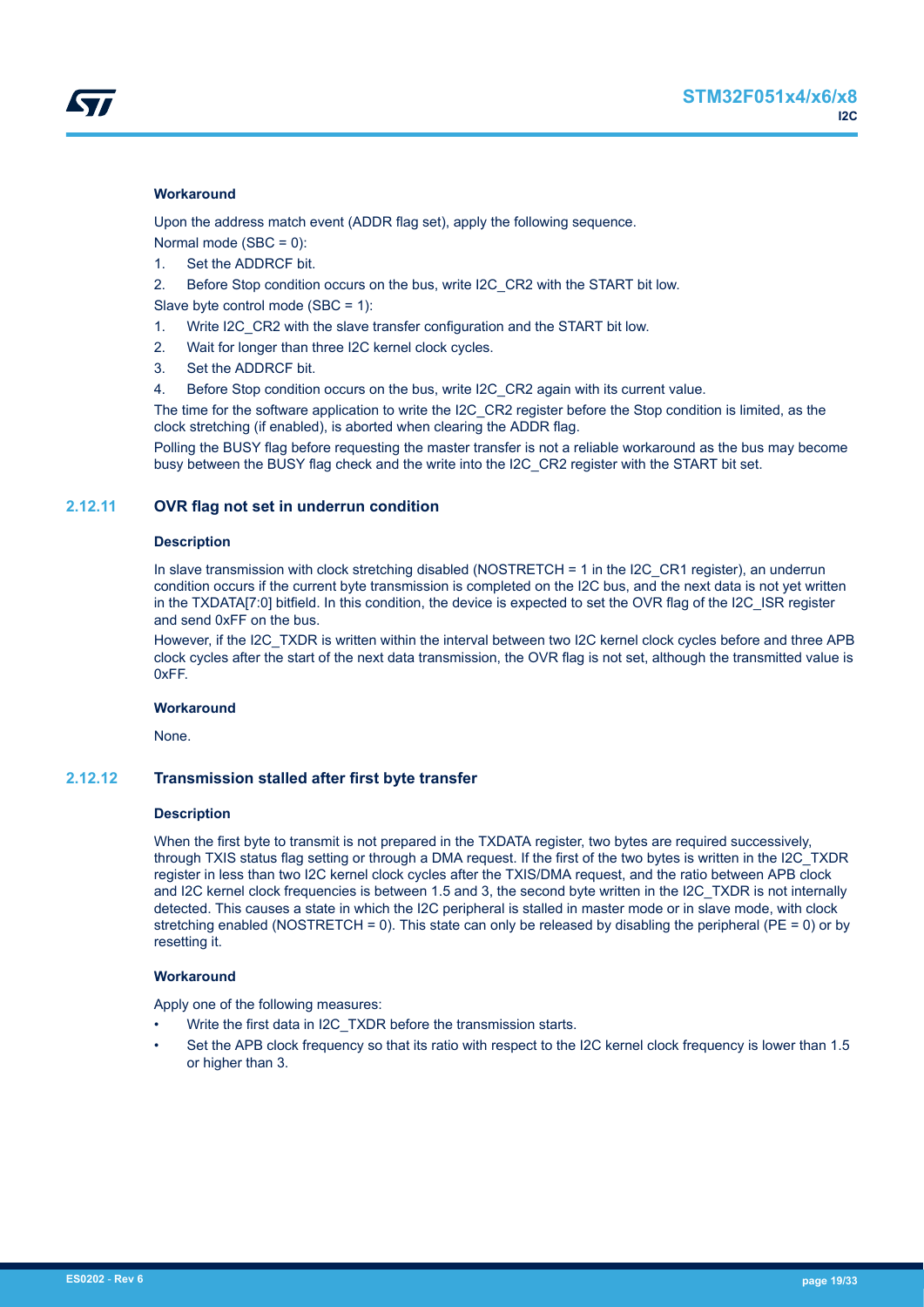## <span id="page-19-0"></span>**2.13 USART**

### **2.13.1 Consistency not checked in mode 1 of automatic baud rate detection**

#### **Description**

In mode 1 (ABRMOD = 01) of automatic baud rate detection, the Start bit then the first data bit duration is measured. If either single value measured is within an allowed range, the baud rate detection ends with success, even if the two values are inconsistent. As a consequence, the automatic baud rate detection result in mode 1 is reliable with regular input frames but not with abnormal frames.

#### **Workaround**

None.

### **2.13.2 Framing error (FE) flag low upon automatic baud rate detection error**

#### **Description**

When the ABRE flag is set to indicate an error of automatic baud rate detection, the framing error flag FE remains low although it should go high.

#### **Workaround**

Poll exclusively the ABRE flag when checking for automatic baud rate error.

### **2.13.3 Communication parameters reprogramming after ATR in Smartcard mode when SCLK is used to clock the card**

#### **Description**

If the USART is used in Smartcard mode and the card cannot use the default communication parameters after Answer To Reset and does not support clock stop, it is not possible to use SCLK to clock the card. This is due to the fact that the USART and its clock output must be disabled while reprogramming some of the parameters.

#### **Workaround**

Use another clock source to clock the card (for example a timer output programmed to the desired clock frequency).

### **2.13.4 Last byte written in TDR might not be transmitted if TE is cleared just after writing in TDR**

#### **Description**

If the USART clock source is slow (for example LSE) and TE bit is cleared immediately after the last write to TDR, the last byte may not be transmitted.

### **Workaround**

Apply one of the following measures:

- Wait until TXE flag is set before clearing TE bit.
- Wait until TC flag is set before clearing TE bit.

#### **2.13.5 Non-compliant sampling for NACK signal from smartcard**

#### **Description**

According to ISO/IEC 7816-3 standard, when a character parity error is detected, the receiver must assert a NACK signal, by pulling the transmit line low for one ETU period, at 10.3 to 10.7 ETU after the character START bit falling edge. The transmitter is expected to sample the line for NACK (for low level) from 10.8 to 11.2 ETU after the character START bit falling edge.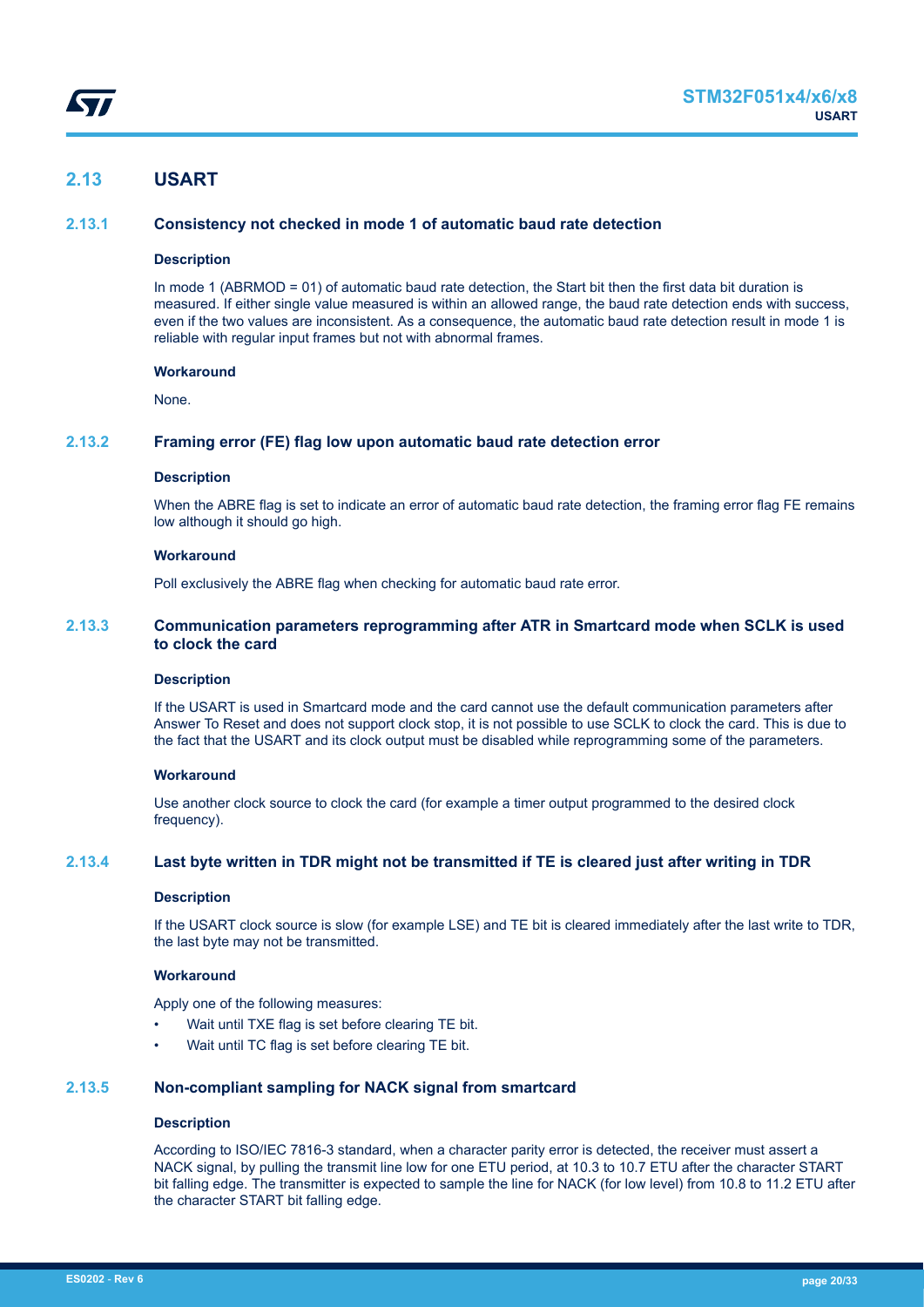<span id="page-20-0"></span>Instead, the USART peripheral in Smartcard mode samples the transmit line for NACK from 10.3 to 10.7 ETU after the character START bit falling edge. This is unlikely to cause issues with receivers (smartcards) that respect the ISO/IEC 7816-3 standard. However, it may cause issues with respect to certification.

#### **Workaround**

None.

### **2.13.6 Break request preventing TC flag from being set**

#### **Description**

After the end of transmission of data (D1), the transmission complete (TC) flag is not set when the following condition is met:

- CTS hardware flow control is enabled
- D1 transmission is in progress
- D1 transmission is in progress
- D1 transmission is in progress

As a consequence, an application relying on the TC flag fails to detect the end of data transfer.

#### **Workaround**

In the application, only allow break request after the TC flag is set.

### **2.13.7 RTS is active while RE = 0 or UE = 0**

#### **Description**

The RTS line is driven low as soon as RTSE bit is set, even if the USART is disabled (UE = 0) or the receiver is disabled  $(RE = 0)$ , that is, not ready to receive data.

#### **Workaround**

Upon setting the UE and RE bits, configure the I/O used for RTS into alternate function.

### **2.13.8 Anticipated end-of-transmission signaling in SPI slave mode**

#### **Description**

In SPI slave mode, at low USART baud rate with respect to the USART kernel and APB clock frequencies, the *transmission complete* flag TC of the USARTx\_ISR register may unduly be set before the last bit is shifted on the transmit line.

This leads to data corruption if, based on this anticipated end-of-transmission signaling, the application disables the peripheral before the last bit is transmitted.

### **Workaround**

Upon the TC flag rise, wait until the clock line remains idle for more than the half of the communication clock cycle. Then only consider the transmission as ended.

#### **2.13.9 Data corruption due to noisy receive line**

#### **Description**

In UART mode with oversampling by 8 or 16 and with 1 or 2 stop bits, the received data may be corrupted if a glitch to zero shorter than the half-bit occurs on the receive line within the second half of the stop bit.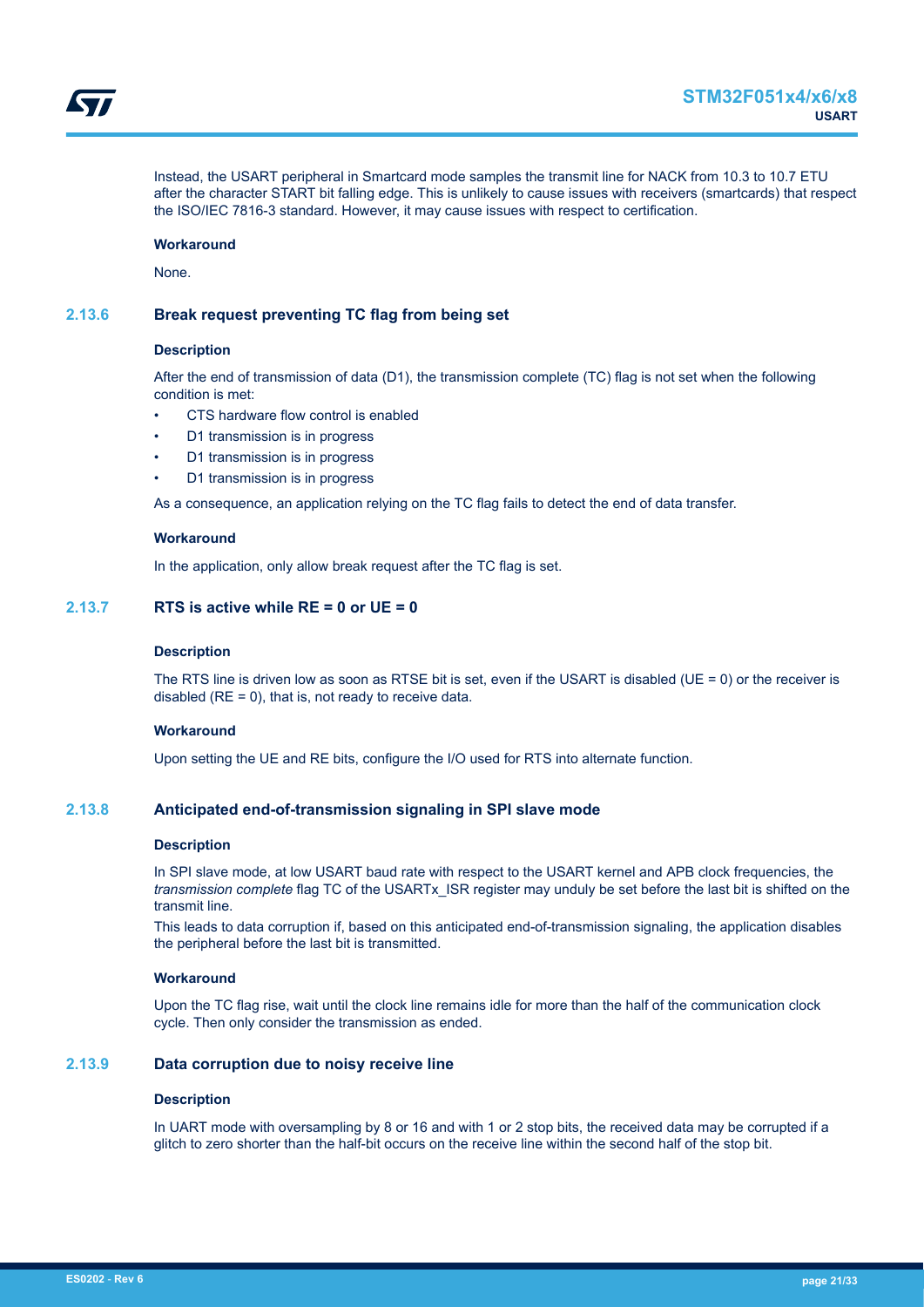#### <span id="page-21-0"></span>**Workaround**

None.

## **2.14 SPI**

### **2.14.1 BSY bit may stay high when SPI is disabled**

#### **Description**

The BSY flag may remain high upon disabling the SPI while operating in:

- master transmit mode and the TXE flag is low (data register full).
- master receive-only mode (simplex receive or half-duplex bidirectional receive phase) and an SCK strobing edge has not occurred since the transition of the RXNE flag from low to high.
- slave mode and NSS signal is removed during the communication.

#### **Workaround**

When the SPI operates in:

- master transmit mode, disable the SPI when  $TXE = 1$  and  $BSY = 0$ .
- master receive-only mode, ignore the BSY flag.
- slave mode, do not remove the NSS signal during the communication.

#### **2.14.2 BSY bit may stay high at the end of data transfer in slave mode**

#### **Description**

BSY flag may sporadically remain high at the end of a data transfer in slave mode. This occurs upon coincidence of internal CPU clock and external SCK clock provided by master.

In such an event, if the software only relies on BSY flag to detect the end of SPI slave data transaction (for example to enter low-power mode or to change data line direction in half-duplex bidirectional mode), the detection fails.

As a conclusion, the BSY flag is unreliable for detecting the end of data transactions.

#### **Workaround**

Depending on SPI operating mode, use the following means for detecting the end of transaction:

- When NSS hardware management is applied and NSS signal is provided by master, use NSS flag.
- In SPI receiving mode, use the corresponding RXNE event flag.
- In SPI transmit-only mode, use the BSY flag in conjunction with a timeout expiry event. Set the timeout such as to exceed the expected duration of the last data frame and start it upon TXE event that occurs with the second bit of the last data frame. The end of the transaction corresponds to either the BSY flag becoming low or the timeout expiry, whichever happens first.

Prefer one of the first two measures to the third as they are simpler and less constraining.

Alternatively, apply the following sequence to ensure reliable operation of the BSY flag in SPI transmit mode:

- 1. Write last data to data register.
- 2. Poll the TXE flag until it becomes high, which occurs with the second bit of the data frame transfer.
- 3. Disable SPI by clearing the SPE bit mandatorily before the end of the frame transfer.
- 4. Poll the BSY bit until it becomes low, which signals the end of transfer.

*Note: The alternative method can only be used with relatively fast CPU speeds versus relatively slow SPI clocks or/and long last data frames. The faster is the software execution, the shorter can be the duration of the last data frame.*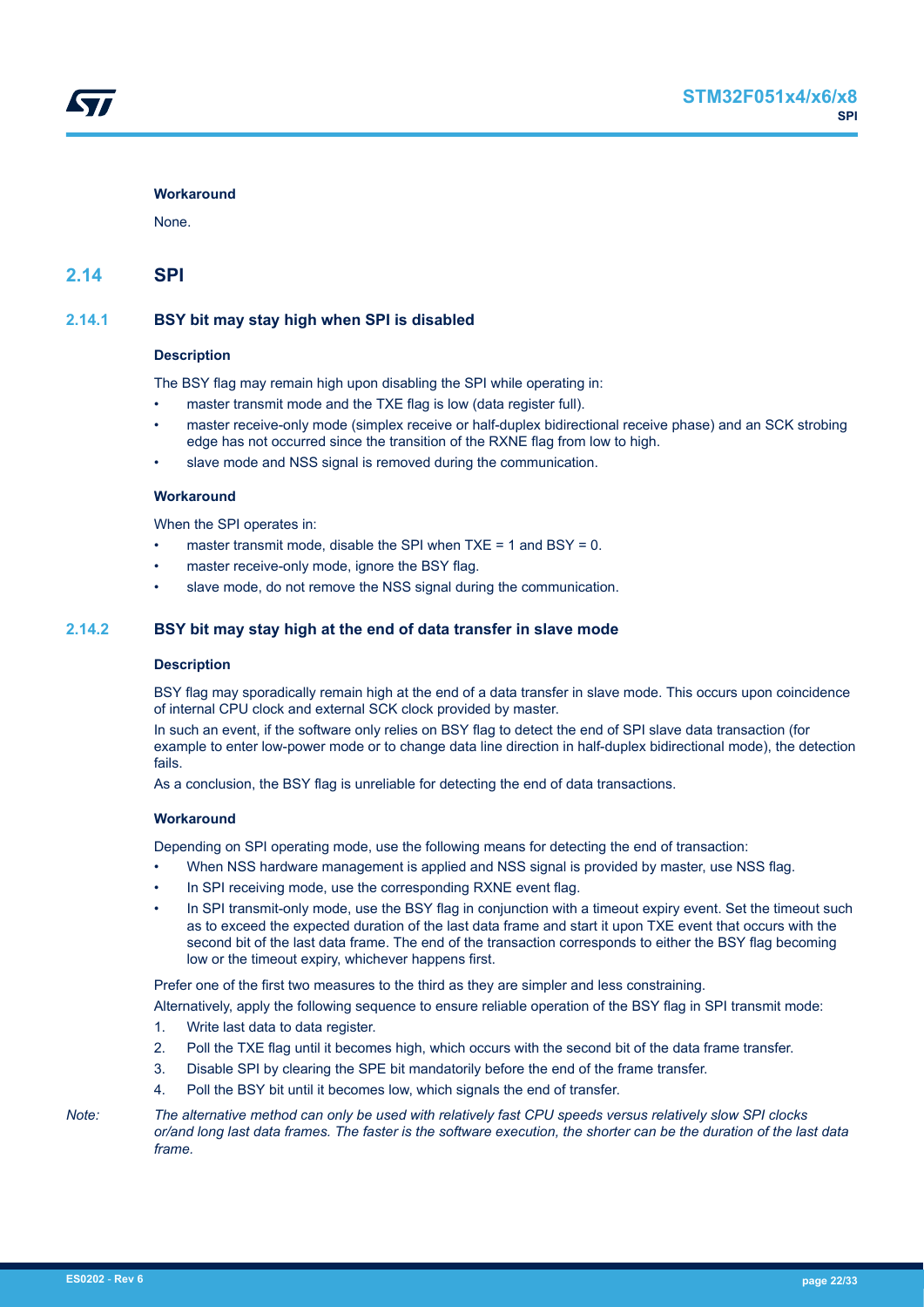### <span id="page-22-0"></span>**2.14.3 Corrupted last bit of data and/or CRC, received in master mode with delayed SCK feedback**

#### **Description**

In receive transaction, in both I<sup>2</sup>S and SPI master modes, the last bit of the transacted frame is not captured when signal provided by internal feedback loop from the SCK pin exceeds a critical delay. The lastly transacted bit of the stored data then keeps value from the previously received pattern. As a consequence, the last receive data bit may be wrong and/or the CRCERR flag can be unduly asserted in the SPI mode if any data under check sum and/or the CRC pattern is wrongly captured.

In SPI mode, data are synchronous with the APB clock. A delay of up to two APB clock periods can thus be tolerated for the internal feedback delay. The I<sup>2</sup>S mode is more sensitive than the SPI mode since the SCK clock is not synchronized with the APB. In this case, margin of the internal feedback delay is lower than one APB clock period.

In SPI mode, data are synchronous with the APB clock. A delay of up to two APB clock periods can thus be tolerated for the internal feedback delay. The I<sup>2</sup>S mode is more sensitive than the SPI mode. In this case, margin of the internal feedback delay is lower than 1.5 APB clock period.

Main factors contributing to the delay increase are low VDD level, high temperature, high SCK pin capacitive load and low SCK I/O output speed. The SPI communication speed has no impact.

The following table gives the maximum allowable APB frequency versus GPIOx\_OSPEEDR output speed bitfield setting for the SCK pin, at 30pF of capacitive load. The operation is safe up to that frequency.

| GPIOx OSPEEDR[1:0] for SCK pin | Max. APB frequency for SPI mode<br>[MHz] | Max. APB frequency for I <sup>2</sup> S mode<br>[MHz] |
|--------------------------------|------------------------------------------|-------------------------------------------------------|
| $11$ (high)                    | 48                                       | 48                                                    |
| 01 (medium)                    | 36                                       | 36                                                    |
| $x0$ (low)                     | 28                                       | 20                                                    |

#### **Table 5. Maximum allowable APB frequency at 30 pF load**

#### **Workaround**

The following measures can be adopted, jointly or individually:

- Decrease the APB clock speed.
- Configure the I/O pad of the SCK pin to higher speed.

### **2.14.4 SPI CRC corruption upon DMA transaction completion by another peripheral**

#### **Description**

When the following conditions are all met:

- CRC function for the SPI is enabled
- SPI transaction managed by software (as opposed to DMA) is ongoing and CRCNEXT flag set
- another peripheral using the DMA channel on which the SPI is mapped completes a DMA transfer,

the CRCNEXT bit is unexpectedly cleared and the SPI CRC calculation may be corrupted, setting the CRC error flag.

#### **Workaround**

Ensure that the DMA channel on which the SPI is mapped is not concurrently in use by another peripheral.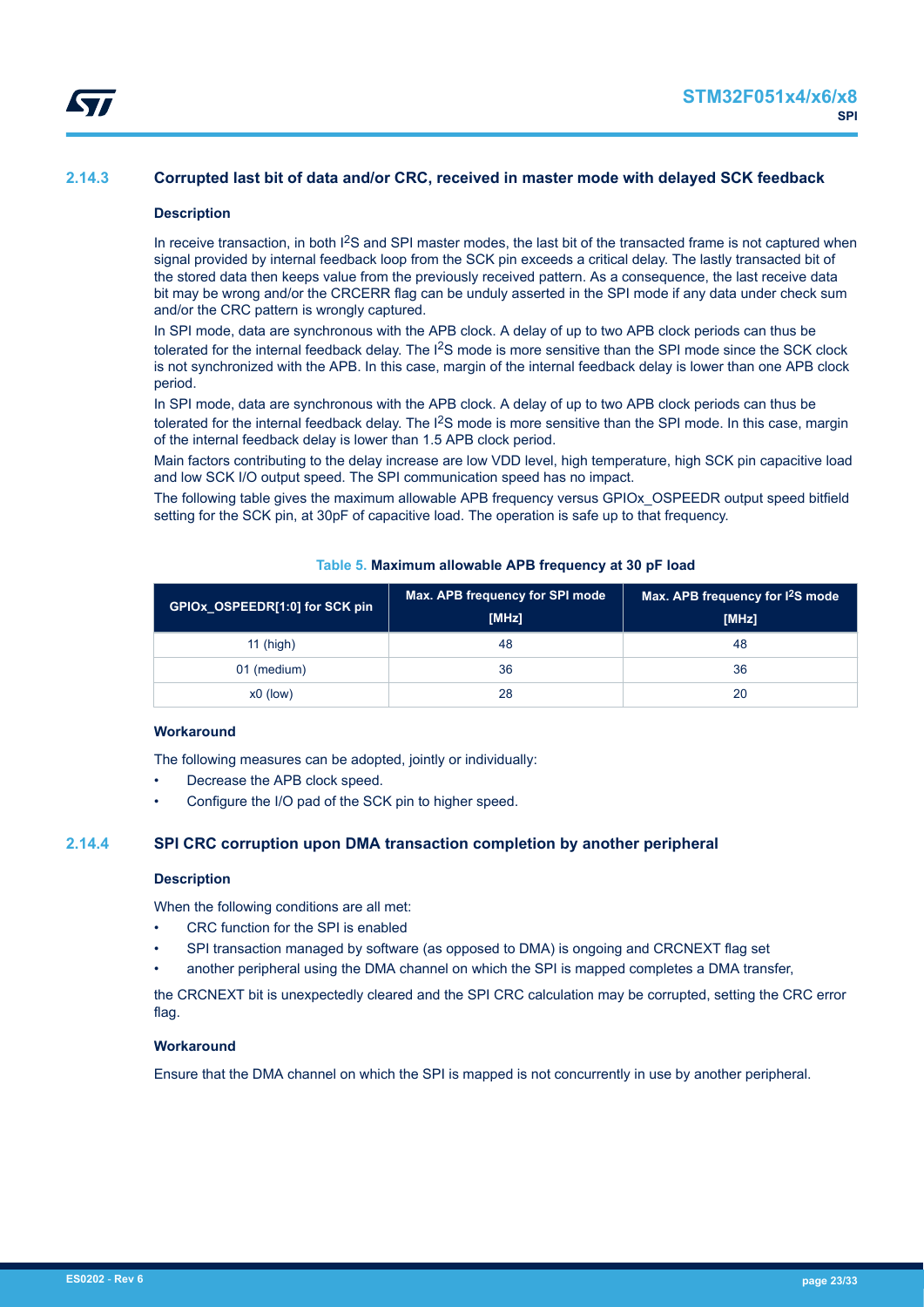<span id="page-23-0"></span>

### **2.14.5 In I2S slave mode, enabling I2S while WS is active causes desynchronization**

#### **Description**

In  $1<sup>2</sup>S$  slave mode, the WS signal level is used to start the communication. If the I2S peripheral is enabled while the WS line is active (low for I<sup>2</sup>S protocol, high for LSB- or MSB-justified mode), and if the master is already sending the clock, the I2S peripheral (slave) starts communicating data from the instant of its enable, which causes desynchronization between the master and the slave throughout the whole communication.

#### **Workaround**

Enable I2S peripheral while the WS line is at:

- high level, for I<sup>2</sup>S protocol.
- low level, for LSB- or MSB-justified mode.

#### **2.14.6 Packing mode limitation at reception**

#### **Description**

When the SPI is configured to short data frame, the use of packing mode on the reception side may result in spurious RXNE event generating an interrupt or a DMA request. As a consequence, the FIFO pointers on the reception FIFO become misaligned, which leads to inconsistent data read back by software.

If the packing mode is used during data reception, the FIFO reception threshold must be set to 16 bits. At that condition, when a read operation (half-word to read two data bytes in one APB access) takes place while the RXFIFO level is equal to 3/4 (new data byte arrives before the two first ones are read), the 16-bit read decreases the RXFIFO level to 1/4. The RXNE flag is not cleared and a new request is pending to read back next two packed data bytes, although the FIFO only contains half of them. Internal read and write pointers in the RXFIFO become misaligned and the data is corrupted.

The worst case is the continuous mode without clock interruption between data transfers.

The packing runs correctly when it is applied in full-duplex master non-continuous mode, in which the SPI peripheral always transfers an even number of data bytes, then stops the data transmission for the software to read out all the data received from the RxFIFO while SPI bus is idle before any further data transaction. Such safe read cannot be fully guaranteed if SCK signal is continuous, and in particular when 16-bit read from FIFO filled to 3/4 level cannot be prevented.

#### **Workaround**

#### Continuous mode: none

Non-continuous mode: slow down the SPI communication clock frequency as much as required for the application to have time to read back data such as to prevent any 16-bit RXFIFO read operation while it is filled to its critical 3/4 level.

#### **2.14.7 CRC error in SPI slave mode if internal NSS changes before CRC transfer**

#### **Description**

Some reference manual revisions may omit the information that the device operating as SPI slave must be configured in software NSS control if the SPI master pulses the NSS (for (for example in NSS pulse mode). Otherwise, the transition of the internal NSS signal after the CRCNEXT flag is set might result in wrong CRC value computed by the device and, as a consequence, in a CRC error. As a consequence, the NSS pulse mode cannot be used along with the CRC function.

This is a documentation error rather than a product limitation.

#### **Workaround**

No application workaround is required as long as the device operating as SPI slave is duly configured in software NSS control.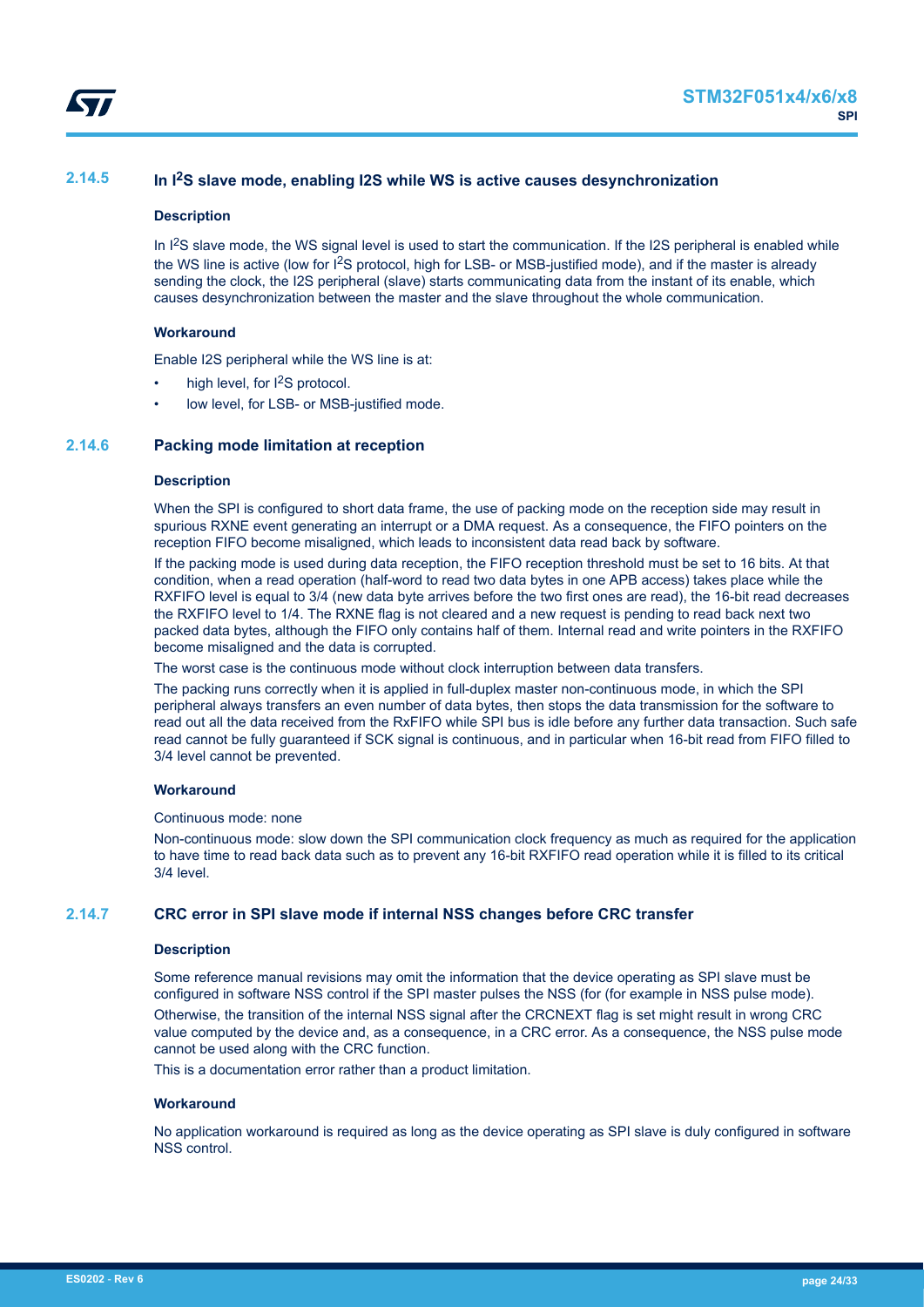## <span id="page-24-0"></span>**2.14.8 Data flow corruption in master receiver TI half-duplex mode**

### **Description**

Normally, a specific way of disabling the SPI controller in master receiver simplex mode, while receiving the last byte, ensures that the SPI clock stops after the receipt of the last data bit. The specific disabling sequence is described in the reference manual.

When the following conditions are all met:

- the device operates as SPI master receiver in TI half-duplex mode (BIDIMODE = 1 and BIDIOE = 0),
- the baud rate divider is set to 2, and
- the data size is set to 4-bit or 5-bit.

then upon disabling the SPI controller, even through the recommended sequence, the SPI clock may spuriously stop earlier than after the last data bit. As a consequence of missing SPI clock pulses, the last data is not sent by the external slave transmitter.

When enabled back again, the master receiver operates normally, including the generation of NSS pulse to start a new data transaction.

#### **Workaround**

Instead of applying the specific disabling sequence during the transaction of the last data to receive, only disable the SPI controller (SPE = 0) upon the last data byte receipt is completed.

Depending on the timing, this may result in sending extra SPI clock pulses, unexpected by the SPI slave, and as a consequence, in desynchronization between the master receiver and the slave transmitter. The workaround is therefore only guaranteed effective with slaves that are able to re-synchronize with the master receiver when a new data transaction, signaled with an NSS pulse, is initiated by the master receiver.

## **2.15 CEC**

### **2.15.1 Transmission blocked when transmitted start bit is corrupted**

#### **Description**

When the HDMI-CEC communication start bit transmitted by the device is corrupted by another device on the CEC line, the CEC transmission is stalled.

This failure is unlikely to happen as the CEC start bit corruption by another device can only occur if that device does not respect the CEC communication protocol.

The start bit timing standard tolerances are shown in the following figure. The start bit is initiated by the device by driving the CEC line low (reference point). After 3.7 ms, the device releases the CEC line and starts checking its level. The following conditions must be met for the start bit to be valid:

- the CEC line goes high no later than 3.9 ms (4.05 ms with extended tolerance) from the reference point
- a falling edge on the CEC line does not occur earlier than 4.3 ms (4.15 ms with extended tolerance) from the reference point

If one of these conditions is not met, the transmission is aborted and never automatically retried. No error flag is set and the TXSOM (Tx start of message) bit is not cleared.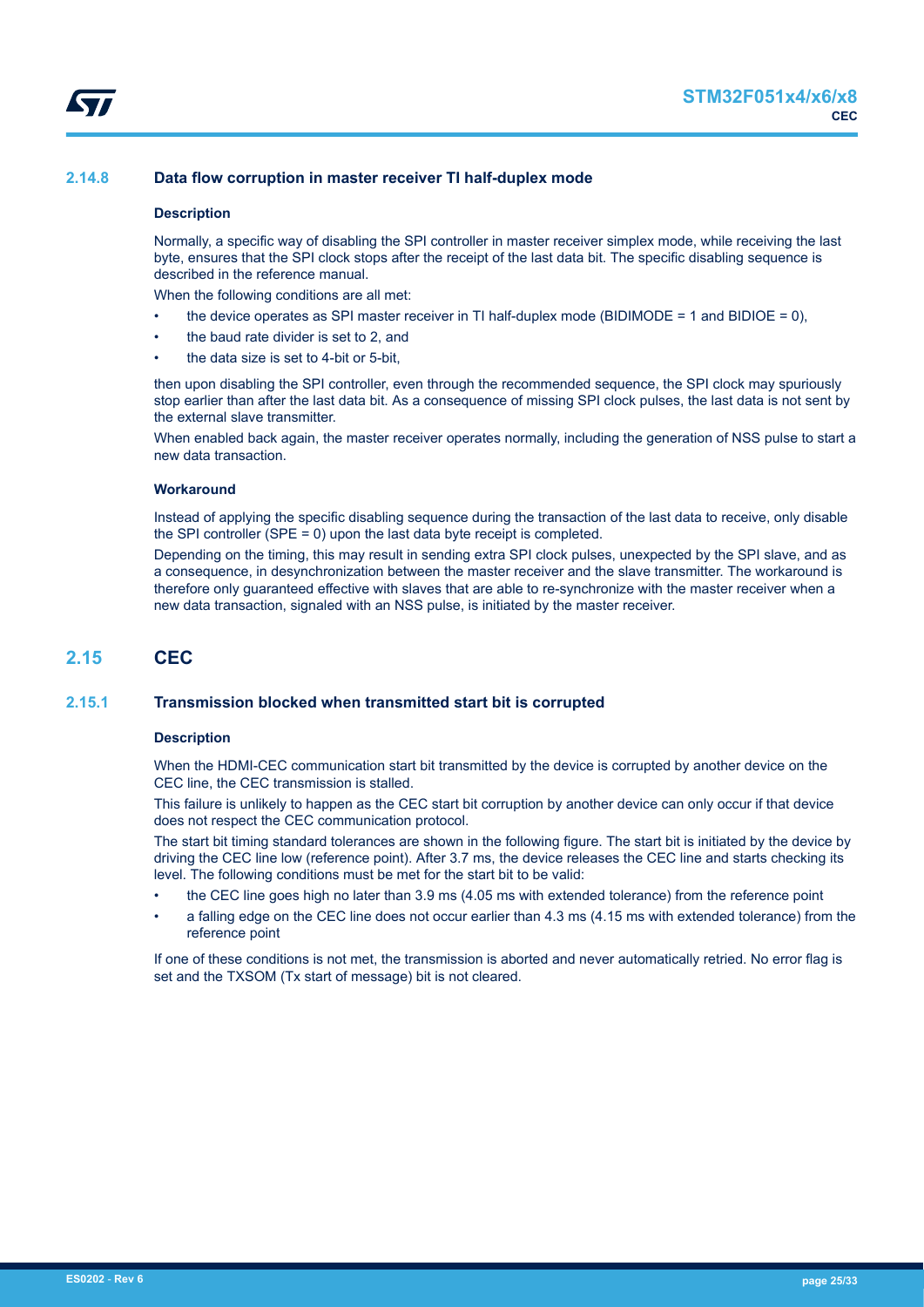

<span id="page-25-0"></span>

#### **Workaround**

The only way to detect this error is for the application software to start a timeout when setting the TXSOM bit, restart it upon ARBLST or any RX event (as the transmission can be delayed by interleaved reception), and stop it upon TXBR (proof that the start bit was transmitted successfully) or TXEND event, or upon any TX error (which clears TXSOM). If the timeout expires (because none of those events occurred), the application software must restart the HDMI-CEC peripheral and retransmit the message.

### **2.15.2 Missed CEC messages in normal receiving mode**

#### **Description**

In normal receiving mode, any CEC message with destination address different from the own address should normally be ignored and have no effect to the CEC peripheral. Instead, such a message is unduly written into the reception buffer and sets the CEC peripheral to a state in which any subsequent message with the destination address equal to the own address is rejected (NACK), although it sets RXOVR flag (because the reception buffer is considered full) and generates (if enabled) an interrupt. This failure can only occur in a multi-node CEC framework where messages with addresses other than own address can appear on the CEC line.

#### **Workaround**

Use listen mode (set LSTEN bit) instead of normal receiving mode. Discard messages to single listeners with destination address different from the own address of the HDMI-CEC peripheral.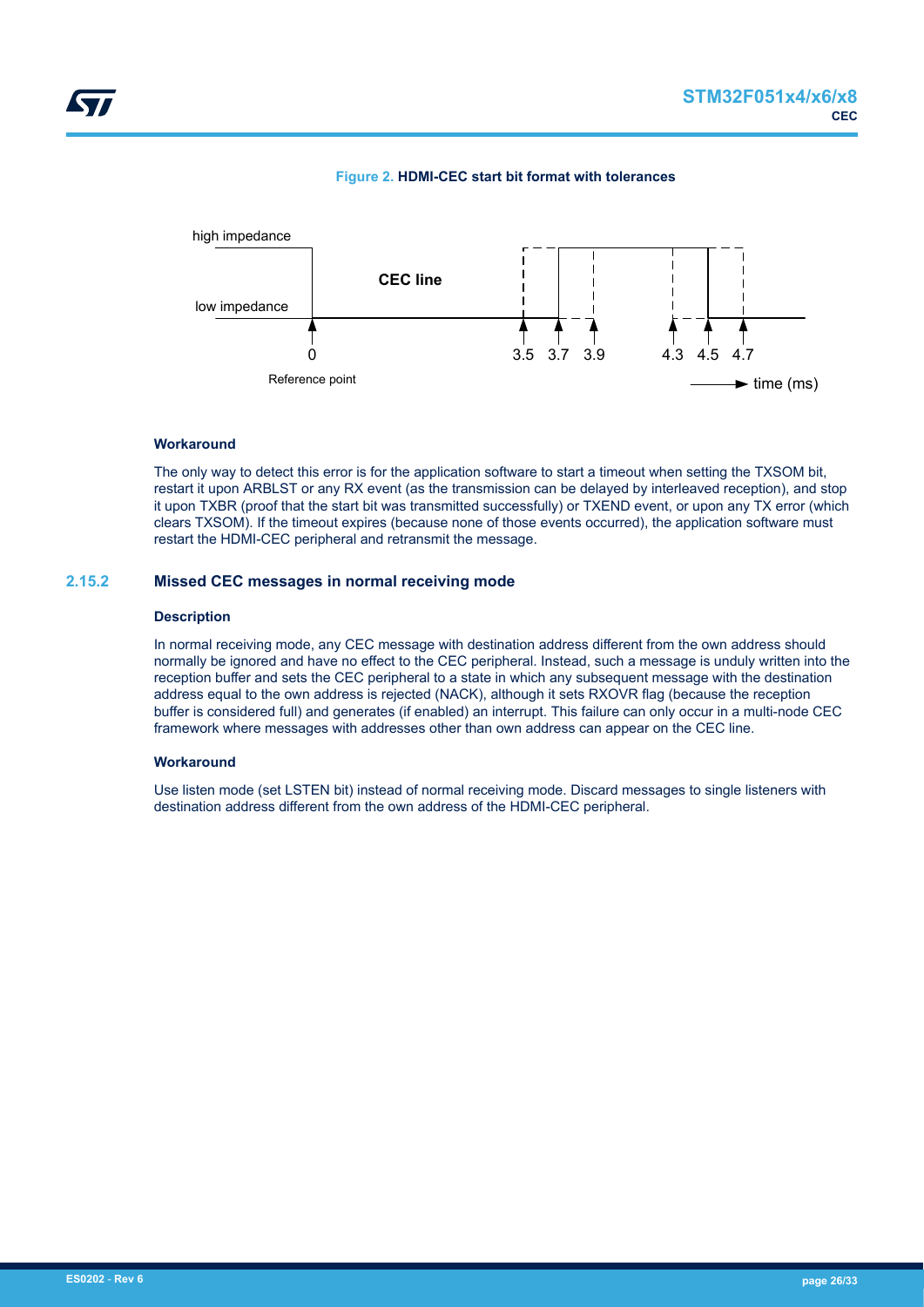# <span id="page-26-0"></span>**Revision history**

| <b>Date</b> | <b>Version</b> | <b>Changes</b>                                                                                                                    |
|-------------|----------------|-----------------------------------------------------------------------------------------------------------------------------------|
| 20-Jul-2012 | 1              | Initial release.                                                                                                                  |
|             |                | Added errata:                                                                                                                     |
|             |                | <b>Description of device limitations</b><br>$\bullet$                                                                             |
|             |                | Communication parameters reprogramming after ATR in Smartcard<br>$\bullet$<br>mode when SCLK is used to clock the card            |
|             |                | Last byte written in TDR might not be transmitted if TE is cleared just<br>$\bullet$<br>after writing in TDR                      |
| 19-Jul-2013 | 2              | 10-bit combined with 7-bit slave mode: ADDCODE may indicate wrong<br>slave address detection                                      |
|             |                | Wakeup frames may not wake up the MCU when Stop mode entry<br>$\bullet$<br>follows I2C enabling                                   |
|             |                | Wakeup frame may not wake up the MCU from Stop mode if tHD; STA is<br>$\bullet$<br>close to I2C kernel clock startup time         |
|             |                | Wrong behavior in Stop mode when wakeup from Stop mode is<br>$\bullet$<br>disabled in I2C                                         |
| 09-Jan-2014 | 3              | Added erratum In I2S slave mode: WS level must be set by the external<br>master when enabling the I2S                             |
|             |                |                                                                                                                                   |
|             |                | Added errata:<br><b>USART:</b> Start bit detected too soon when sampling for NACK signal<br>$\bullet$<br>from the smartcard       |
|             |                | Break request can prevent the Transmission Complete flag (TC) from<br>$\bullet$<br>being set                                      |
|             |                | RTS is active while RE or $UE = 0$<br>$\bullet$                                                                                   |
|             |                | Consistency not checked in mode 1 of automatic baud rate detection<br>٠                                                           |
|             |                | Framing error (FE) flag low upon automatic baud rate detection error<br>٠                                                         |
|             |                | GPIO: GPIOx locking mechanism not working properly for<br>٠<br>GPIOx_OTYPER register                                              |
|             |                | <b>I2C:</b> Wrong data sampling when data set-up time (tSU;DAT) is shorter<br>$\bullet$<br>than one I2CCLK period                 |
|             |                | Spurious bus error detection in master mode<br>$\bullet$                                                                          |
|             | 4              | 10-bit master mode: new transfer cannot be launched if first part of the<br>$\bullet$<br>address is not acknowledged by the slave |
|             |                | SPI: BSY bit may stay high when SPI is disabled<br>$\bullet$                                                                      |
| 12-Oct-2016 |                | BSY bit may stay high at the end of a data transfer in slave mode                                                                 |
|             |                | Wrong CRC transmitted in master mode with delayed SCK feedback<br>$\bullet$                                                       |
|             |                | CRC error in SPI slave mode if internal NSS changes before CRC<br>$\bullet$<br>transfer                                           |
|             |                | SPI CRC corrupted upon DMA transaction completion by another<br>$\bullet$<br>peripheral                                           |
|             |                | Corrupted last bit of data and/or CRC, received in master mode with<br>٠<br>delayed SCK feedback                                  |
|             |                | RTC: Spurious tamper detection when disabling the tamper channel<br>$\bullet$                                                     |
|             |                | A tamper event preceding the tamper detect enable not detected<br>$\bullet$                                                       |
|             |                | RTC calendar registers are not locked properly<br>٠                                                                               |
|             |                | ADC: Overrun flag not set if EOC reset coincides with new conversion<br>٠<br>end                                                  |
|             |                | ADEN bit cannot be set immediately after the ADC calibration<br>$\bullet$                                                         |
|             |                | <b>COMP:</b> Long VREFINT scaler startup time after power on<br>$\bullet$                                                         |
|             |                | <b>HDMI-CEC:</b> Transmission blocked when transmitted start bit is<br>٠<br>corrupted                                             |
|             |                | TSC: Inhibited acquisition in short transfer phase configuration<br>$\bullet$                                                     |

### **Table 6. Document revision history**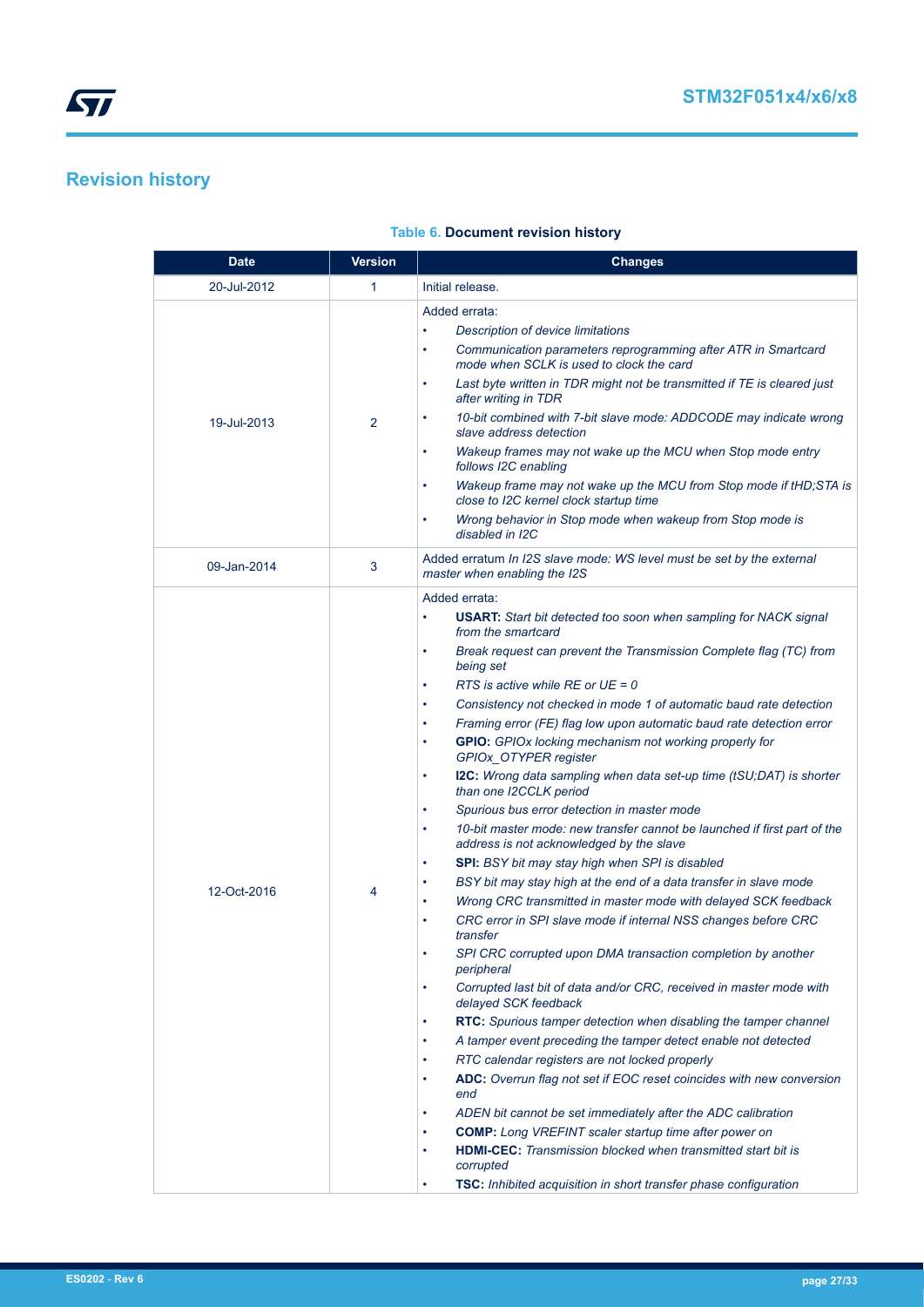## **STM32F051x4/x6/x8**

| <b>Date</b> | <b>Version</b> | <b>Changes</b>                                                                                                                                                             |
|-------------|----------------|----------------------------------------------------------------------------------------------------------------------------------------------------------------------------|
|             |                | <b>IWDG:</b> RVU, PVU and WVU flags are not reset in STOP mode                                                                                                             |
|             |                | RVU, PVU and WVU flags are not reset with low-frequency APB                                                                                                                |
|             |                | Modified:                                                                                                                                                                  |
|             |                | Document structure<br>$\bullet$                                                                                                                                            |
|             |                | Cover page and Summary table organization<br>٠                                                                                                                             |
|             |                | GPIO: erratum Extra consumption on GPIOs PC05 on 32/36/48 pin<br>٠                                                                                                         |
|             |                | packages                                                                                                                                                                   |
|             |                | <b>SPI:</b> erratum Packing mode limitation at reception<br>$\bullet$                                                                                                      |
|             |                | Removed Appendix A (package marking drawings are now available in the<br>data sheet)                                                                                       |
|             |                | Added:                                                                                                                                                                     |
|             |                | REV_ID bitfield information on the cover page                                                                                                                              |
|             |                | Table 4: Summary of documentation errata<br>٠                                                                                                                              |
|             |                | information on workaround qualifiers in Section 1: Summary of device<br>٠<br>errata                                                                                        |
|             |                | erratum Missed CEC messages in normal receiving mode<br>٠                                                                                                                  |
|             |                | erratum DMA disable failure and error flag omission upon simultaneous                                                                                                      |
|             |                | transfer error and global flag clear                                                                                                                                       |
|             |                | erratum RTC interrupt can be masked by another RTC interrupt<br>$\bullet$                                                                                                  |
|             |                | erratum Byte and half-word accesses not supported<br>٠                                                                                                                     |
|             |                | erratum Last-received byte loss in reload mode<br>٠                                                                                                                        |
|             |                | erratum Spurious master transfer upon own slave address match<br>$\bullet$                                                                                                 |
|             |                | Modified:                                                                                                                                                                  |
| 07-May-2018 | 5              | order of functions and their names - alignment with the reference<br>$\bullet$<br>manual                                                                                   |
|             |                | minor modifications in titles and/or text of existing limitation descriptors<br>٠<br>in I2C, SPI/I2S and USART sections                                                    |
|             |                | workaround of the erratum In I2S slave mode, enabling I2S while WS is<br>٠<br>active causes desynchronization re-qualified to "P"                                          |
|             |                | workaround description of the erratum Wrong data sampling when data<br>$\bullet$<br>setup time (tSU;DAT) is shorter than one I2C kernel clock period                       |
|             |                | erratum Wrong behavior in Stop mode when wakeup from Stop mode is<br>٠<br>disabled in I2C qualified as documentation erratum and re-written                                |
|             |                | document ID in the footer of all pages to ES0202<br>$\bullet$                                                                                                              |
|             |                | introductory section on the cover page renamed                                                                                                                             |
|             |                | Removed:                                                                                                                                                                   |
|             |                | redundant erratum Wrong CRC transmitted in master mode with delay<br>$\bullet$<br>on SCK feedback in SPI/I2S section, kept in previous versions for<br>historical reasons. |
|             |                | Added errata:                                                                                                                                                              |
|             |                | System: RDP Level 1 issue                                                                                                                                                  |
|             |                | ADC: ADCAL bit is not cleared when successive calibrations are<br>٠<br>performed and system clock frequency is considerably higher than the<br><b>ADC</b> clock frequency  |
|             |                | GPIO: PWM re-enabled in automatic output enable mode despite of<br>$\bullet$<br>system break                                                                               |
| 27-Nov-2020 | 6              | TRGO and TRGO2 trigger output failure<br>٠                                                                                                                                 |
|             |                | Consecutive compare event missed in specific conditions<br>$\bullet$                                                                                                       |
|             |                | Output compare clear not working with external counter reset<br>٠                                                                                                          |
|             |                | <b>IWDG: RVU flag not reset in Stop</b><br>$\bullet$                                                                                                                       |
|             |                | PVU flag not reset in Stop<br>$\bullet$                                                                                                                                    |
|             |                | WVU flag not reset in Stop<br>٠                                                                                                                                            |
|             |                | RVU flag not cleared at low APB clock frequency<br>$\bullet$                                                                                                               |
|             |                | PVU flag not cleared at low APB clock frequency<br>٠                                                                                                                       |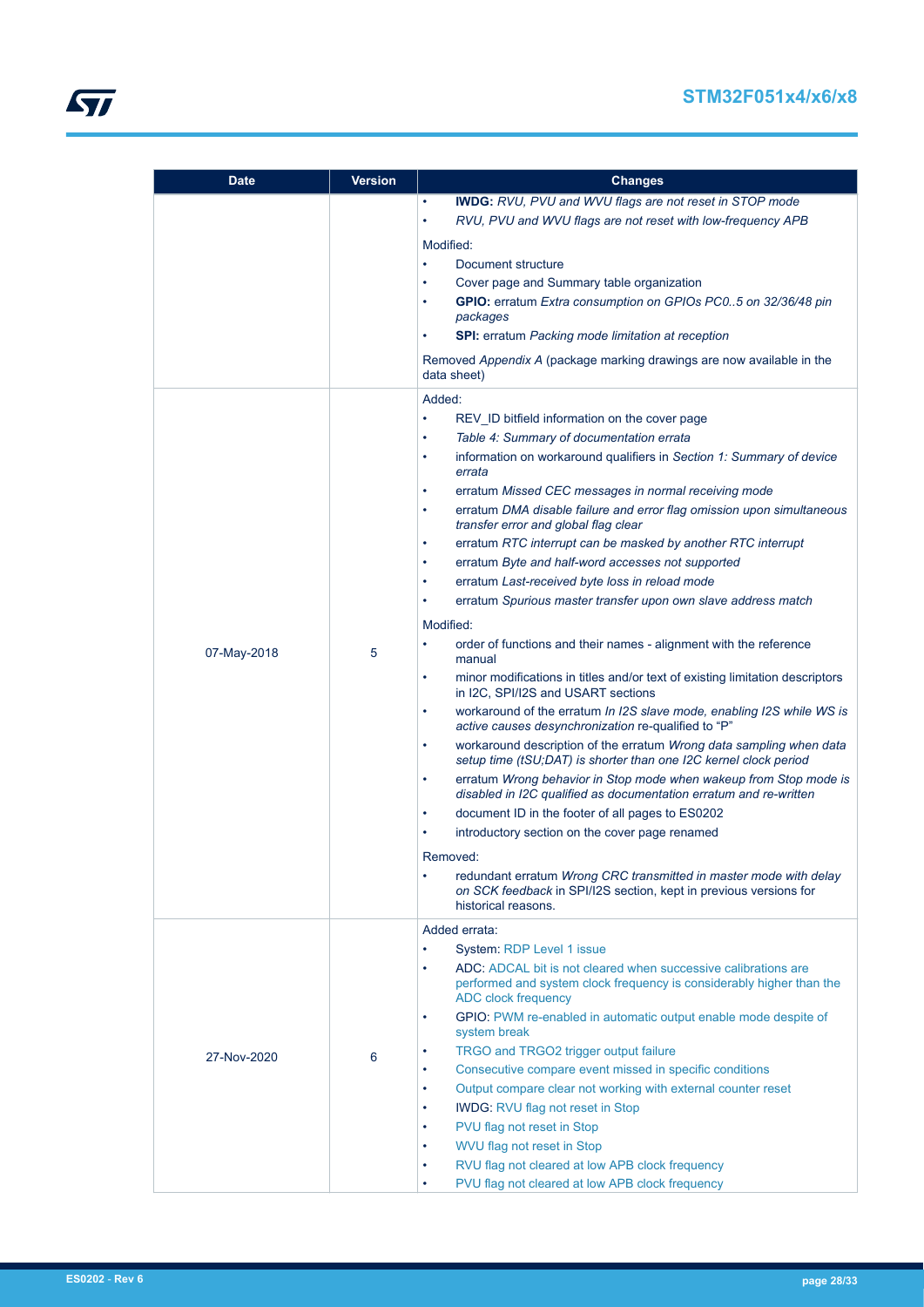## **STM32F051x4/x6/x8**

| <b>Date</b> | <b>Version</b> | <b>Changes</b>                                                                                                                                                      |
|-------------|----------------|---------------------------------------------------------------------------------------------------------------------------------------------------------------------|
|             |                | WVU flag not cleared at low APB clock frequency<br>٠                                                                                                                |
|             |                | RTC: Calendar initialization may fail in case of consecutive INIT mode<br>entry                                                                                     |
|             |                | Alarm flag may be repeatedly set when the core is stopped in debug<br>٠                                                                                             |
|             |                | I2C: Spurious bus error detection in master mode                                                                                                                    |
|             |                | OVR flag not set in underrun condition<br>٠                                                                                                                         |
|             |                | Transmission stalled after first byte transfer<br>٠                                                                                                                 |
|             |                | USART: Anticipated end-of-transmission signaling in SPI slave mode<br>٠                                                                                             |
|             |                | Data corruption due to noisy receive line                                                                                                                           |
|             |                | Modified errata:                                                                                                                                                    |
|             |                | DMA: DMA disable failure and error flag omission upon simultaneous<br>٠<br>transfer error and global flag clear                                                     |
|             |                | ADC: Overrun flag is not set if EOC reset coincides with new conversion<br>٠<br>end workaround re-qualified frm A to P                                              |
|             |                | TSC: Inhibited acquisition in short transfer phase configuration modified<br>٠<br>as documentation erratum                                                          |
|             |                | I2C: Spurious master transfer upon own slave address match<br>٠<br>workaround re-qualified to P                                                                     |
|             |                | CRC error in SPI slave mode if internal NSS changes before CRC<br>٠<br>transfer modified as documentation erratum                                                   |
|             |                | Removed two errata in the IWDG section (they are replaced with six errata<br>PVU flag not reset in Stop through WVU flag not cleared at low APB clock<br>frequency) |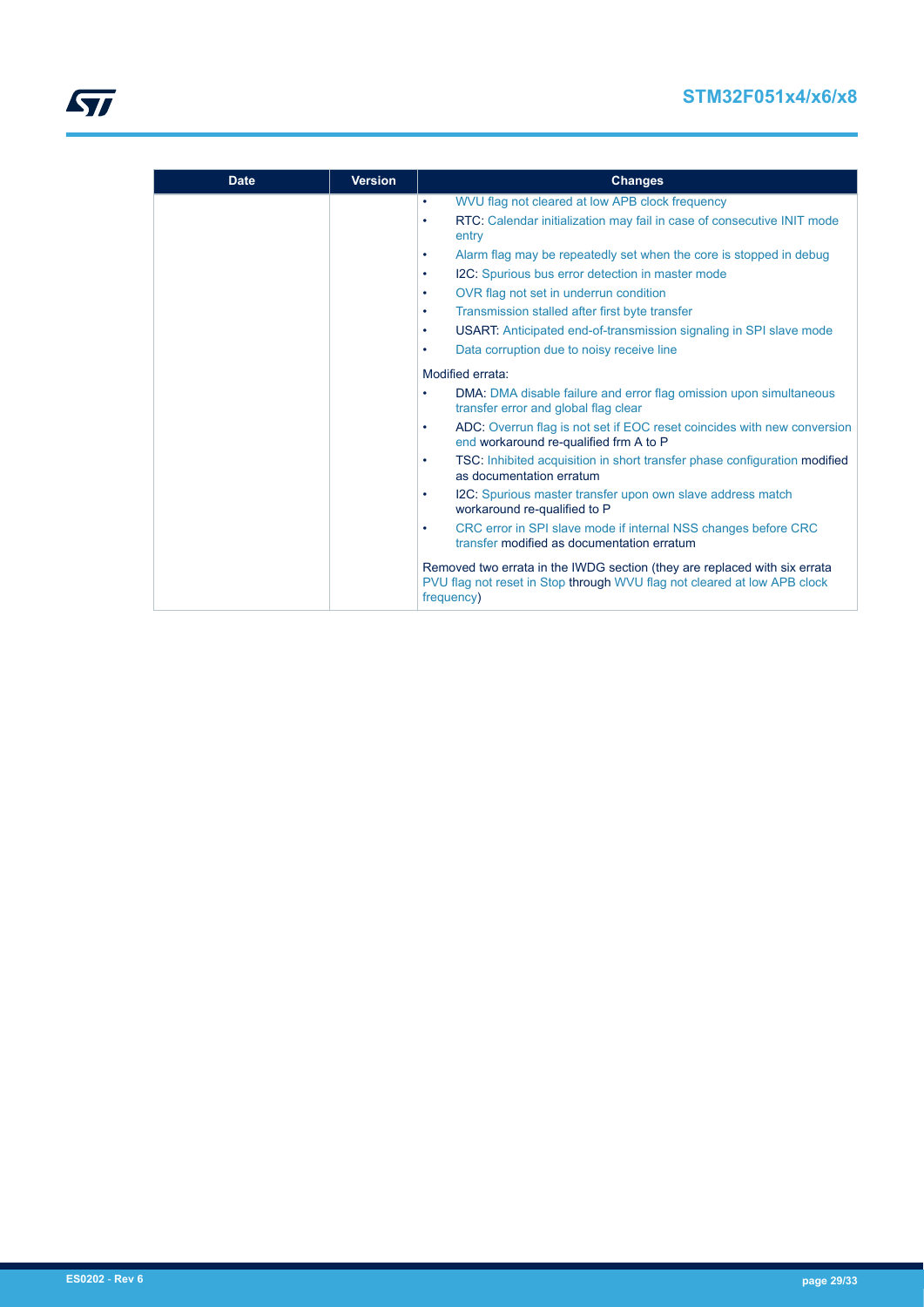

# **Contents**

| 1                       |      |       |                                                                                          |  |
|-------------------------|------|-------|------------------------------------------------------------------------------------------|--|
| $\overline{\mathbf{2}}$ |      |       |                                                                                          |  |
|                         | 2.1  |       |                                                                                          |  |
|                         | 2.2  |       |                                                                                          |  |
|                         |      | 2.2.1 | Wakeup sequence from Standby mode when using more than one wakeup source 5               |  |
|                         |      | 2.2.2 |                                                                                          |  |
|                         | 2.3  |       |                                                                                          |  |
|                         |      | 2.3.1 | Extra consumption on GPIOs PC0 to PC5 on 32/36/48-pin devices 6                          |  |
|                         |      | 2.3.2 | GPIOx locking mechanism not working properly for GPIOx_OTYPER register 6                 |  |
|                         | 2.4  |       |                                                                                          |  |
|                         |      | 2.4.1 | DMA disable failure and error flag omission upon simultaneous transfer error and global  |  |
|                         |      | 2.4.2 |                                                                                          |  |
|                         | 2.5  |       |                                                                                          |  |
|                         |      | 2.5.1 | ADCAL bit is not cleared when successive calibrations are performed and system clock     |  |
|                         |      | 2.5.2 | Overrun flag is not set if EOC reset coincides with new conversion end 7                 |  |
|                         |      | 2.5.3 |                                                                                          |  |
|                         | 2.6  |       |                                                                                          |  |
|                         |      | 2.6.1 |                                                                                          |  |
|                         |      | 2.6.2 | DMA underrun flag not set when an internal trigger is detected on the clock cycle of the |  |
|                         | 2.7  |       |                                                                                          |  |
|                         |      | 2.7.1 |                                                                                          |  |
|                         | 2.8  |       |                                                                                          |  |
|                         |      | 2.8.1 |                                                                                          |  |
|                         | 2.9  |       |                                                                                          |  |
|                         |      | 2.9.1 | PWM re-enabled in automatic output enable mode despite of system break. 9                |  |
|                         |      | 2.9.2 |                                                                                          |  |
|                         |      | 2.9.3 |                                                                                          |  |
|                         |      | 2.9.4 |                                                                                          |  |
|                         | 2.10 |       |                                                                                          |  |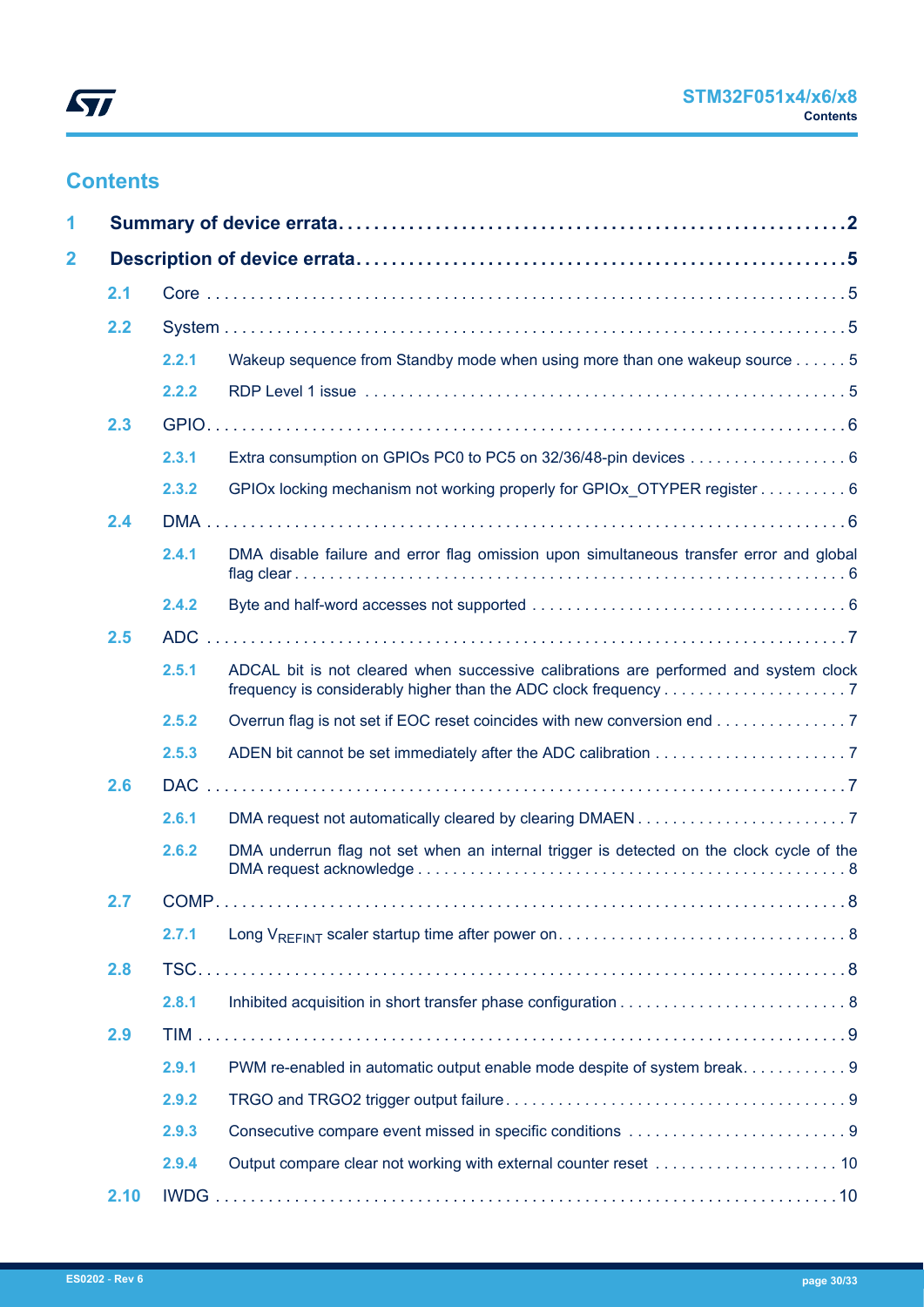

## **STM32F051x4/x6/x8 Contents**

|      | 2.10.1  |                                                                                                     |
|------|---------|-----------------------------------------------------------------------------------------------------|
|      | 2.10.2  |                                                                                                     |
|      | 2.10.3  |                                                                                                     |
|      | 2.10.4  |                                                                                                     |
|      | 2.10.5  |                                                                                                     |
|      | 2.10.6  | WVU flag not cleared at low APB clock frequency  11                                                 |
| 2.11 |         |                                                                                                     |
|      | 2.11.1  | Spurious tamper detection when disabling the tamper channel 12                                      |
|      | 2.11.2  |                                                                                                     |
|      | 2.11.3  |                                                                                                     |
|      | 2.11.4  | Calendar initialization may fail in case of consecutive INIT mode entry 14                          |
|      | 2.11.5  | Alarm flag may be repeatedly set when the core is stopped in debug 14                               |
|      | 2.11.6  | A tamper event preceding the tamper detect enable not detected 14                                   |
| 2.12 |         |                                                                                                     |
|      | 2.12.1  | 10-bit slave mode: wrong direction bit value upon Read header receipt 14                            |
|      | 2.12.2  | 10-bit combined with 7-bit slave mode: ADDCODE may indicate wrong slave address                     |
|      | 2.12.3  | Wakeup frames may not wake up the MCU when Stop mode entry follows I2C enabling . 15                |
|      | 2.12.4  | Wakeup frame may not wake up the MCU from Stop mode if $t_{HD:STA}$ is close to I2C kernel          |
|      | 2.12.5  | 10-bit master mode: new transfer cannot be launched if first part of the address is not             |
|      | 2.12.6  | Wrong behavior in Stop mode when wakeup from Stop mode is disabled in I2C 17                        |
|      | 2.12.7  | Wrong data sampling when data setup time $(t_{\text{SU:DAT}})$ is shorter than one I2C kernel clock |
|      | 2.12.8  |                                                                                                     |
|      | 2.12.9  |                                                                                                     |
|      | 2.12.10 |                                                                                                     |
|      | 2.12.11 |                                                                                                     |
|      | 2.12.12 |                                                                                                     |
| 2.13 |         |                                                                                                     |
|      | 2.13.1  |                                                                                                     |
|      | 2.13.2  |                                                                                                     |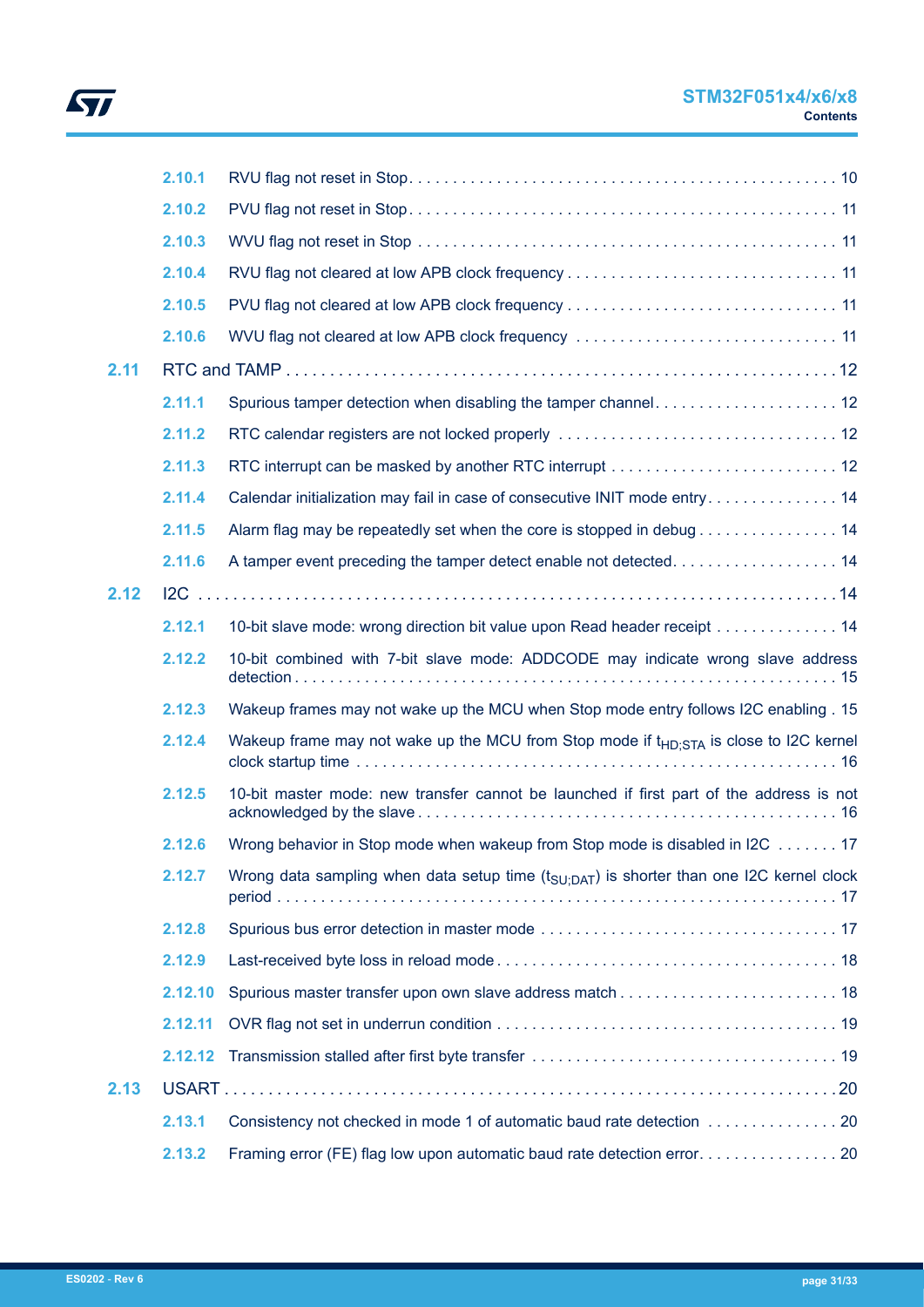|      | 2.13.3 | Communication parameters reprogramming after ATR in Smartcard mode when SCLK is                 |
|------|--------|-------------------------------------------------------------------------------------------------|
|      | 2.13.4 | Last byte written in TDR might not be transmitted if TE is cleared just after writing in TDR 20 |
|      | 2.13.5 |                                                                                                 |
|      | 2.13.6 |                                                                                                 |
|      | 2.13.7 |                                                                                                 |
|      | 2.13.8 |                                                                                                 |
|      | 2.13.9 |                                                                                                 |
| 2.14 |        |                                                                                                 |
|      | 2.14.1 |                                                                                                 |
|      | 2.14.2 |                                                                                                 |
|      | 2.14.3 | Corrupted last bit of data and/or CRC, received in master mode with delayed SCK feedback        |
|      | 2.14.4 | SPI CRC corruption upon DMA transaction completion by another peripheral 23                     |
|      | 2.14.5 | In $1^2$ S slave mode, enabling I2S while WS is active causes desynchronization 24              |
|      | 2.14.6 |                                                                                                 |
|      | 2.14.7 | CRC error in SPI slave mode if internal NSS changes before CRC transfer 24                      |
|      | 2.14.8 |                                                                                                 |
| 2.15 |        |                                                                                                 |
|      | 2.15.1 |                                                                                                 |
|      | 2.15.2 |                                                                                                 |
|      |        |                                                                                                 |
|      |        |                                                                                                 |